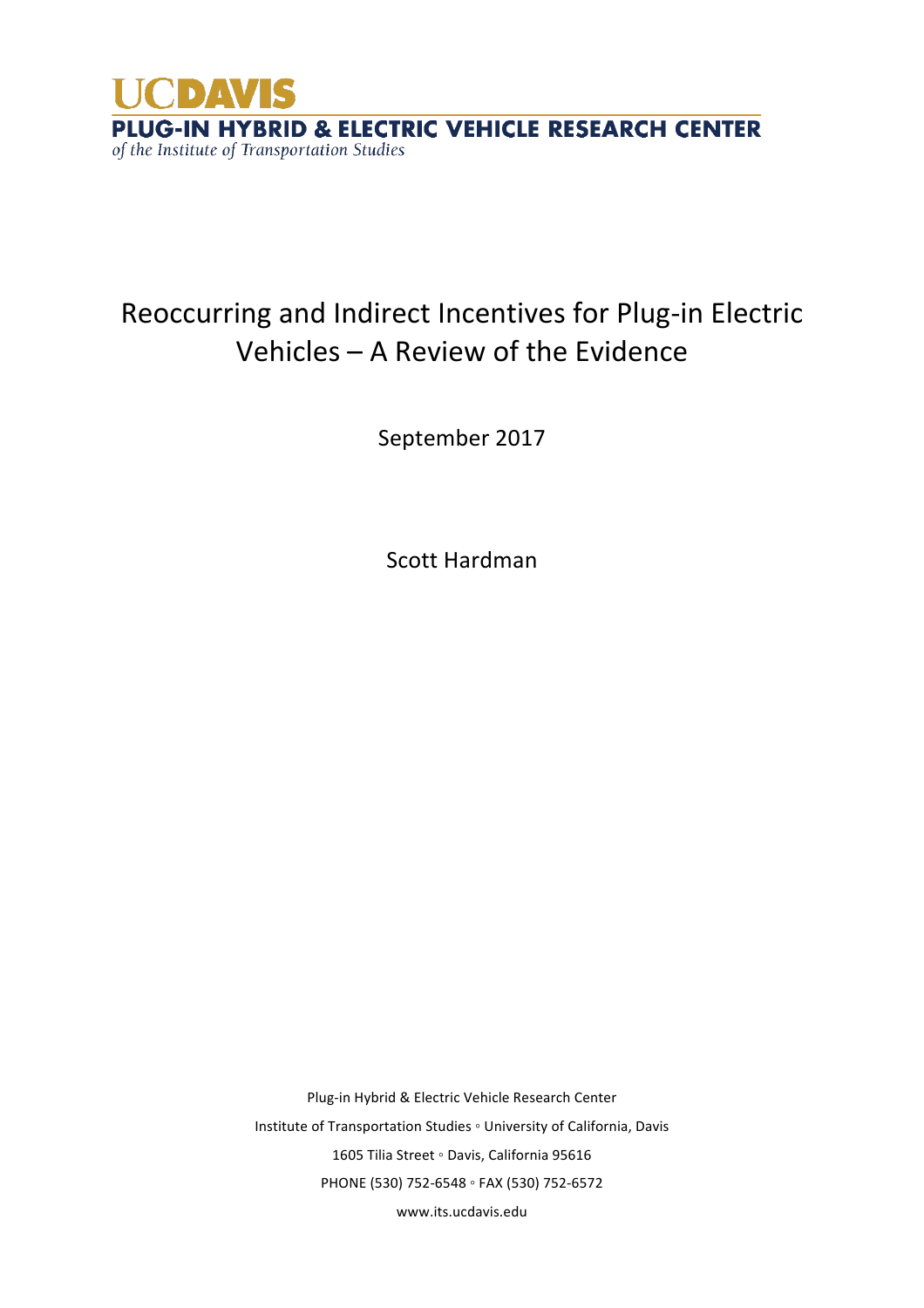# Reoccurring and Indirect Incentives for Plug-in Electric Vehicles  $-A$ Review of the Evidence

Scott Hardman<sup>\*1</sup>

#### \* shardman@ucdavis.edu

<sup>1</sup>Plug-in Hybrid and Electric Vehicle Research Center, Institute of Transportation Studies, University of California, Davis

#### *Abstract*

*More than 2 million plug-in electric vehicles (PEVs) have now been sold to consumers* globally. The adoption of these vehicles is being promoted by policy makers due to them *having high efficiencies and zero tailpipe emissions. This means they can contribute towards* reducing harmful emissions and resource depletion. To encourage consumers to purchase *the vehicles policy makers are utilising interventions that increase the convenience and lower the cost of owning a PEV. Governments are investing in PEV recharging infrastructure,* allowing PEVs to use HOV, bus or transit lanes, providing parking incentives, giving PEVs toll *fee* waivers, allowing PEVs to pay lower annual road taxes, and are using disincentives such *progressive vehicle fuel taxes. The aim of these interventions is to encourage more consumers to purchase PEVs. There are now numerous studies in the literature that investigate the impact of these incentives on PEV adoption. No study has reviewed these* studies with the aim of reaching a conclusive understanding regarding the effectiveness of the incentives. This literature review therefore conducts a systematic review of the literature. The result of this is an understanding of which policy measures are and are not effective in promoting PEV adoption. These conclusions allow policy recommendations to be made which can help policy makers understand which incentives should be used and how.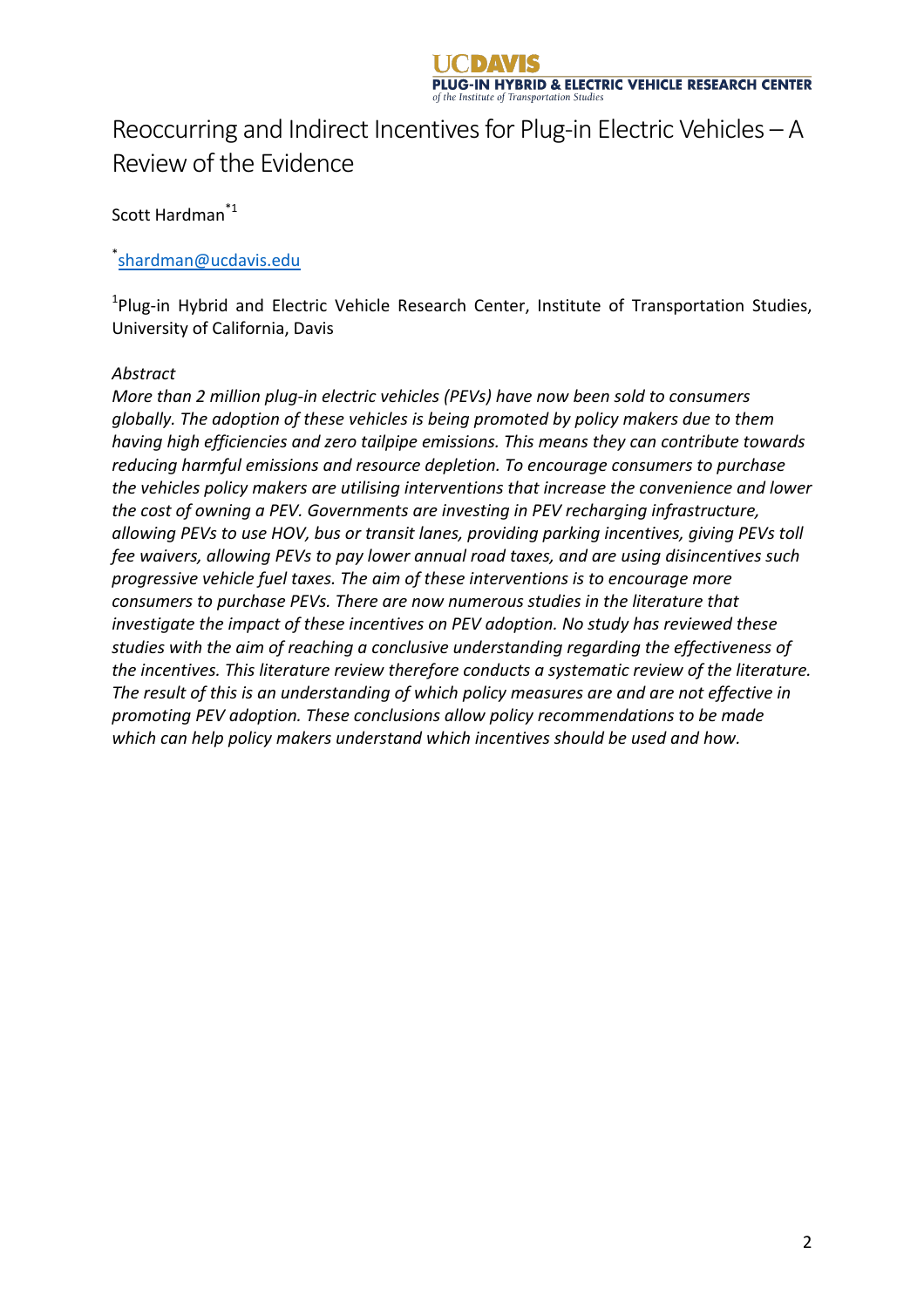#### 1. Introduction

The introduction of plug-in electric vehicles (PEVs) which includes full battery electric vehicles (BEVs) and plug-in hybrid electric vehicles (PHEVs) is important to help solve the issues of urban air pollution, global climate change, and fossil fuel resource depletion. Their successful market introduction may be dependent on governments providing incentives to consumers. These incentives are needed to convince consumers to purchase the vehicles rather than continuing to purchase internal combustion engine vehicles (ICEVs). Governments have introduced financial purchase incentives and reoccurring incentives in the hope that the market uptake of PEVs will increase. Financial purchase incentives include economic mechanisms such as rebates, income tax credits, purchase tax exemptions, and grants. The effectiveness of these on increasing PEV market uptake was explored in (Hardman et al., 2017). That previous review found that financial purchase incentives have led to increased adoption of PEVs. The review did not consider any other incentives although the authors did conclude that financial purchase incentives alone may not be sufficient to promote PEV sales and therefore they need to be paired with other incentives. That review did not outline what these other incentives could be nor did it explore the efficacy of any of these incentives. There is no study currently published within the literature that explores this subject. A 2016 review attempted to understand influential factors in the purchase of an electric vehicle (Liao et al., 2016). That review aimed to understand all different factors including purchase incentives. The authors investigated high occupancy vehicle (HOV) lane access, free parking and toll exemptions but were unable to state whether any of these incentives were effective. This current review adds to the literature by assimilating the results of all previous studies so that an in-depth understanding of how effective these incentives are in promoting PEV sales can gained. This results in a clear understanding of which reoccurring incentives are effective in increasing PEV sales and how these incentives should be used to have the most significant impact.

#### 1.1.Introduction to Indirect Incentives

This paper considers the impact of several reoccurring incentives for PEVs. Included in this review are studies that consider the impact of PEV access to HOV, bus and transit lanes, the development of recharging infrastructure, parking incentives, toll fee waivers, annual road tax exemptions, and gasoline prices. The availability of these incentives differs between nations and even within nations. Table 1 shows a breakdown of which nations have these incentives currently in operation. The table shows whether the incentives are available across the entire nation or if they are available only in some regions. Each of these incentive types are described below.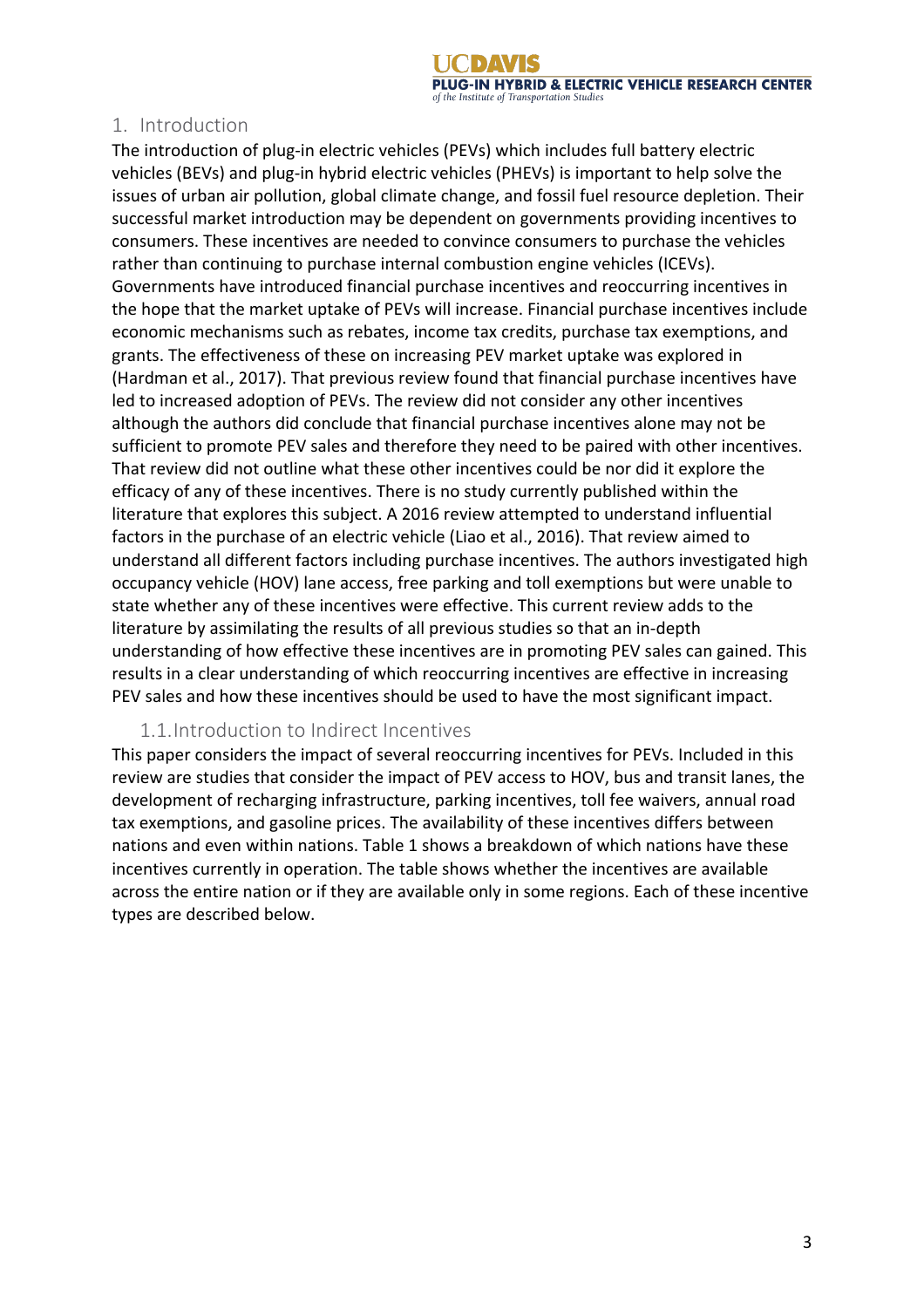

|                       | HOV, bus or<br>transit lanes                                 | <b>State funded</b><br>infrastructure | <b>Parking</b><br><b>Incentives</b> | <b>Toll or road</b><br>charge<br>exemptions | <b>Annual road</b><br>tax incentives | <b>Progressive</b><br>fuel tax |  |  |  |
|-----------------------|--------------------------------------------------------------|---------------------------------------|-------------------------------------|---------------------------------------------|--------------------------------------|--------------------------------|--|--|--|
| Canada                | $\circ$                                                      | $\circ$                               |                                     |                                             |                                      |                                |  |  |  |
| China                 | O                                                            |                                       | $\circ$                             | $\circ$                                     |                                      |                                |  |  |  |
| <b>France</b>         | O                                                            |                                       |                                     |                                             |                                      |                                |  |  |  |
| Germany               | $\circ$                                                      |                                       | $\circ$                             | $\circ$                                     |                                      |                                |  |  |  |
| Japan                 |                                                              |                                       | $\circ$                             | $\circ$                                     |                                      |                                |  |  |  |
| <b>Netherlands</b>    | $\circ$                                                      |                                       | $\circ$                             |                                             |                                      |                                |  |  |  |
| <b>Norway</b>         |                                                              |                                       | ٠                                   | ٠                                           |                                      |                                |  |  |  |
| Portugal              | O                                                            |                                       | $\circ$                             |                                             |                                      |                                |  |  |  |
| Sweden                |                                                              |                                       |                                     |                                             |                                      |                                |  |  |  |
| <b>United Kingdom</b> | O                                                            |                                       | $\circ$                             | $\circ$                                     |                                      |                                |  |  |  |
| <b>United States</b>  | $\circ$                                                      |                                       | $\circ$                             | $\circ$                                     |                                      | O                              |  |  |  |
|                       | •: Available nationwide<br>o: Available in some regions only |                                       |                                     |                                             |                                      |                                |  |  |  |

Table 1: Breakdown of incentives available in the top markets for PEVs.

#### 1.1.1. HOV, Bus or Transit Lane access

HOV lanes, bus lanes, and fast transit lanes are all lanes with restricted access. HOV lanes are only accessible to vehicles with 2 or more occupants. The rules restricting their access are sometimes only in operation during peak travel times. For example, in Northern California HOV lanes operate Monday-Friday 6am-10am and 3pm-7pm. Some HOV lanes are in operation 24 hours per day 7 days per week, such as the HOV lanes in Southern California (Caltrans, 2017). HOV lanes are sometimes called carpool lanes or 2+ lanes. Bus lanes are lanes that are usually only accessible to buses or coaches. In some cases taxis, motorcycles, or cyclists can access the lanes. Some nations have 'priority lanes' or 'fast transit lanes' these lanes are often restricted or require payment to use. HOV, bus, and transit lanes are common in many countries. Very few countries have introduced incentives that allow PEVs to use the lanes. Currently Canada, China, France, Germany, Netherlands, Norway, Portugal, the United Kingdom, and United States have these programs in operation for PEVs. Only in Norway is this incentive available nationwide with the other nations having this incentive available only in certain locations.

#### 1.1.2. PEV Charging Infrastructure Availability

Electric vehicles are partially reliant on the development of recharging infrastructure so that they can travel distances beyond their range. In the early introduction of PEVs private companies may not be motivated to develop this infrastructure. This is due to low returns on investments which is associated with the low number of PEVs that would use the infrastructure. Many national and regional governments are developing public electric vehicle infrastructure to encourage PEV market growth, they are also funding the development of private and workplace charging infrastructure. Private companies have also funded the installation their own infrastructure and developed their own charging networks. In regions with more mature PEV markets private companies are operating networks of chargers which consumer pay to use. Some automotive OEMs have developed their own infrastructure networks for buyers of their BEVs to use. Some companies have also installed PEV charging at their office locations for employees to use. Most studies in the literature that investigate the importance of recharging infrastructure do not distinguish between private, public, OEM owned, and workplace charging. This means this review considers the importance of all types of infrastructure not just publically funded infrastructure. State funded infrastructure development is underway in Canada, China,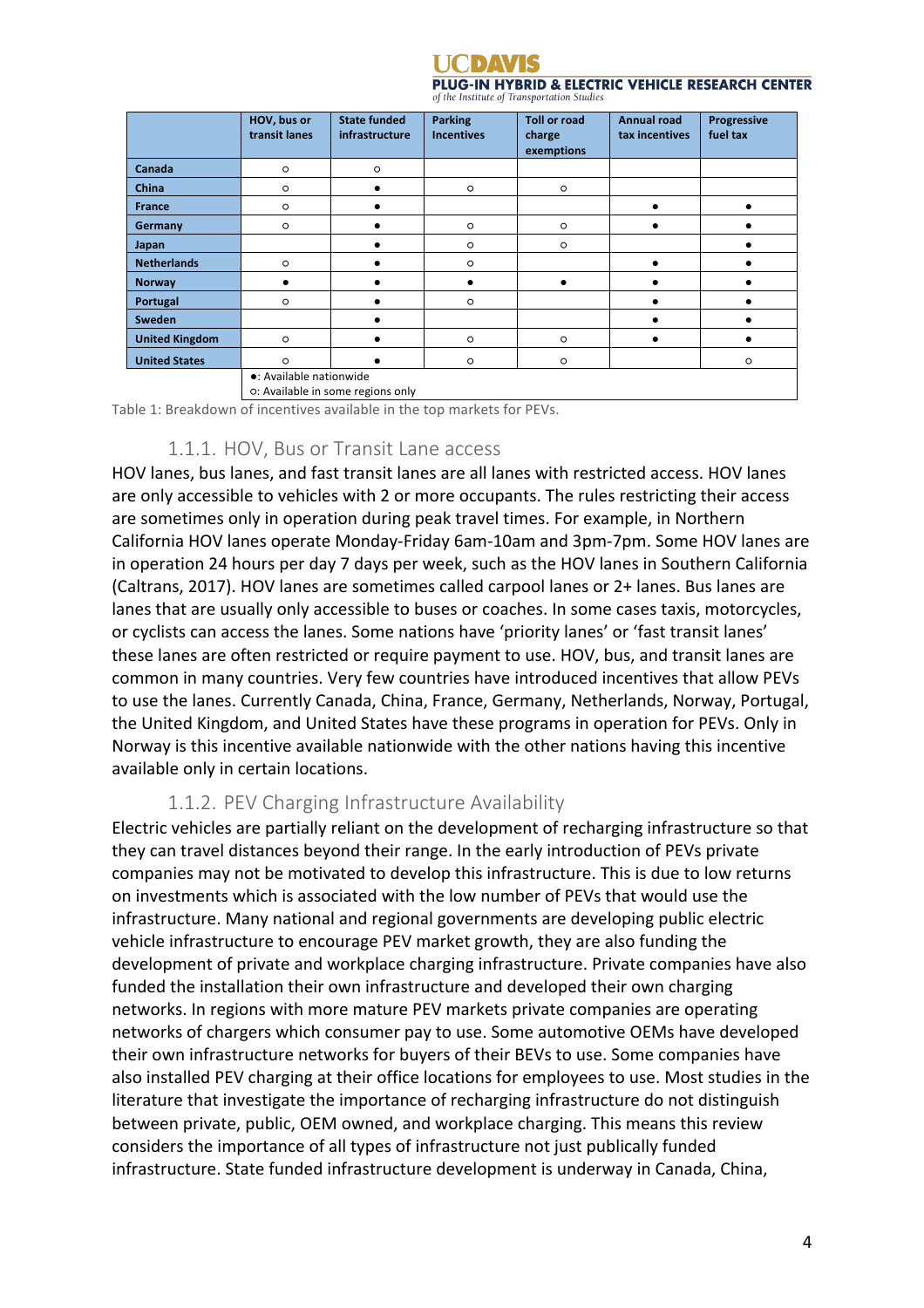France, Germany, Japan, Netherlands, Norway, Portugal, United Kingdom, and United States. 

# 1.1.3. Parking Incentives

Several nations have introduced incentives that enable PEVs to park at a reduced cost or for free. These incentives are most commonly applied in urban areas where parking is something that consumers already pay for. Free parking for BEVs has been widely introduced in Norway for public parking spaces. In most nations though this incentive differs on a regional basis. In the USA, some cities have introduced these incentives. In Sacramento California PEVs can park for free or receive a 50% discount in municipal garages. Parking incentives have been introduced in many cities in the US including Las Vegas, New York, Boston, Denver, and Salt Lake City amongst others. They are not available throughout the nation though. In London PEVs can park for free in several boroughs, this type of incentive does not exist across the United Kingdom, though there are plans to introduce this incentive in 5 more cities (Department for Environment and Rural Affairs and Department for Transport, 2016). In some regions in Germany PEVs can park for free once they have obtained a permit. Parking incentives are being used in China, Germany, Japan, Netherlands, Norway, Portugal, United Kingdom, and United States. This incentive is only being applied nationwide in Norway. Often free parking for PEVs is paired with PEV recharging so that consumers can charge their vehicle whilst parked.

# 1.1.4. Toll or Road Charge Exemptions

Toll charges are common in many nations. Toll charges are applied on roads or bridges that can be either publicly or privately owned. Drivers are required to pay a fee to access them. The money is intended to help fund the construction and maintenance of the road infrastructure. In some nations PEVs can access toll roads without paying a fee. In Norway PEVs do not pay toll fees on roads, bridges, and tunnels. They pay reduced tolls on ferries. In California drivers of PEVs can access high-occupancy toll lanes or express toll lanes for free. Congestion charge zones are like toll roads as drivers are required to pay a fee to drive in these areas. These are less common than toll roads though. Congestion charge zones mean that drivers must pay a fee when they drive anywhere within a certain area. In the United Kingdom, the central area of London is a congestion charge zone Monday-Friday 7am-6pm. During these times drivers, must pay a fee of £11.50 per day. Vehicles that have CO2 emissions lower than 75g/km do not pay the congestion charge fee. This means that all BEVs, most PHEVs and some HEVs do not pay the congestion charge. Similarly, in Milan older ICEVs pay a fee to access a central area of the city. New ICEVs, HEVs, and PEVs can access the zone for free. Both toll and congestion charge exemptions reduce the cost of driving to certain locations for drivers of vehicles that do not have to pay the fees. Studies in the literature that investigate these topics make distinctions between whether they investigate a toll exemption or a congestion charge exemption. Toll and road charge exemptions are being used in China, Germany, Japan, Norway, Sweden, United Kingdom, and United States.

# 1.1.5. Annual Road Tax Incentives

In some nations vehicles are required to pay an annual road tax. This tax occurs every year the vehicle is registered to be driven on the road. Most tax regimes calculate the amount of tax based on a vehicles  $CO<sub>2</sub>$  emissions, vehicle class, and/or vehicle weight. In the United Kingdom ] vehicles pay anywhere between £10-2,000 (Depending on CO2 emissions) for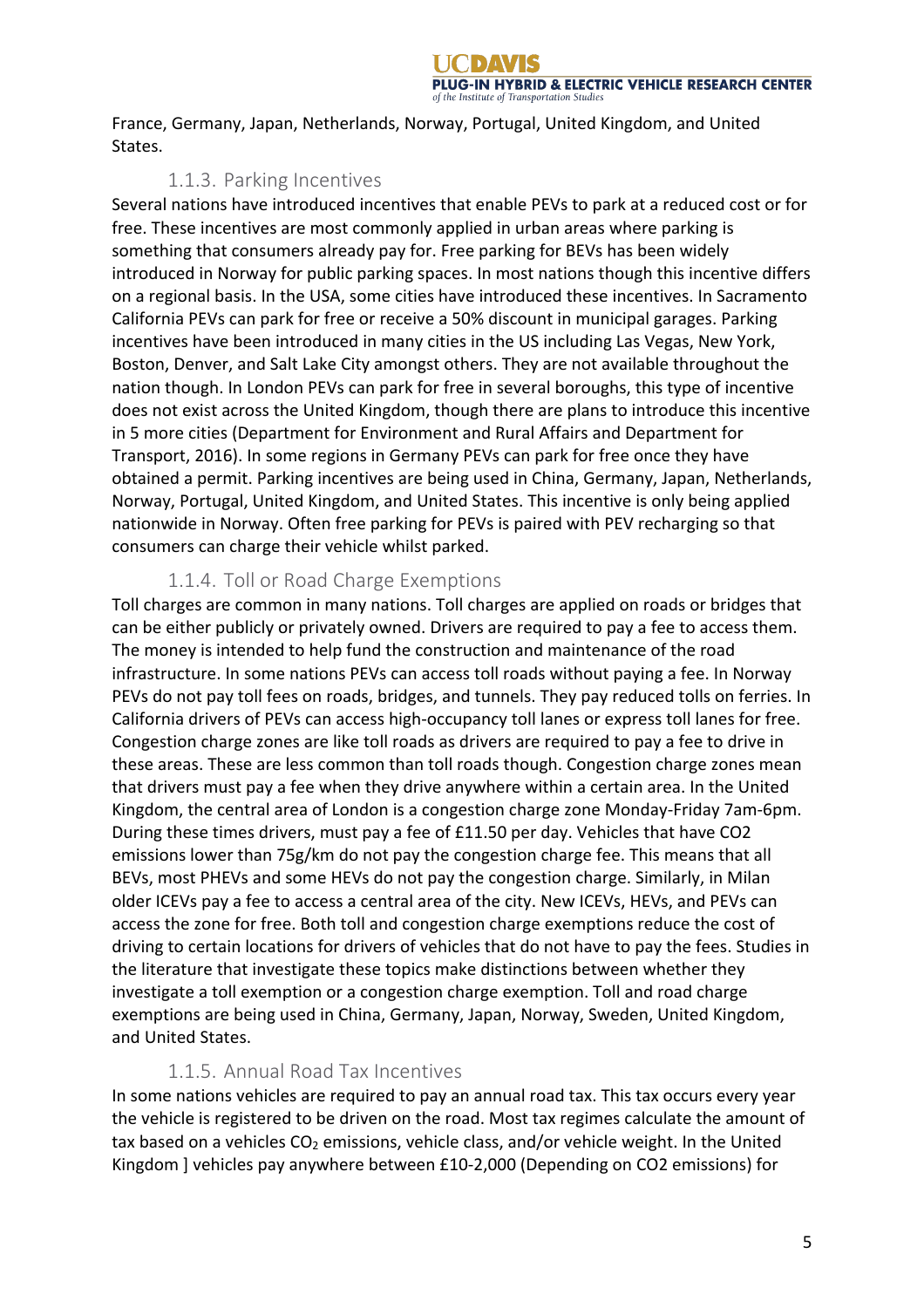their first year of registration and £140 each year after that (As of April 2017). In the United Kingdom BEVs are exempt from the first-year tax and any subsequent road taxes. In Norway vehicles pay an annual vehicle tax that is based on vehicle fuel type and weight. Petrol and diesel vehicles weighing less than 7500 kg pay between NOK2,820 (US\$336) and NOK3,290 (US\$393). BEVs pay a reduced rate of NOK455 (US\$55) per year. Annual road tax incentives for PEVs are being used in France, Germany, Netherlands, Norway, Portugal, Sweden, and United Kingdom. 

#### 1.1.6. Other

Some governments, have utilised financial mechanisms to increase the price of gasoline. These mechanisms are usually referred to as fuel tax, fuel duty, or gas tax. Fuel taxes were introduced as a way of combating air pollution and climate change by encouraging consumers to purchase more fuel-efficient vehicles. Though this isn't technically an incentive for consumers to purchase a PEV it does disincentivise consumers from purchasing an ICEV in the hope they purchase more fuel-efficient vehicles. Therefore, it can be used as an intervention to encourage consumers to purchase PEVs. In many European nations fuel duty makes up a significant proportion of the price of vehicle fuel. In the Netherlands fuel duty and tax is 70% of the price of 1 litre of fuel. In the United Kingdom, it is around 65% the cost of 1 litre of fuel. In the United States, it is around 10-15% of the cost of a gallon of fuel. Studies in the literature do not only analyse the effectiveness of these fuel taxes. They analyse the impact of fuel prices on PEV sales. Therefore, the literature considers the impact of fuel price in general, not explicitly the impact of incentives. These studies therefore consider will therefore be impacted by increased in the cost of oil not just tax increases. These studies can still be used to inform policy makers as the data will show how trends in fuel price are related to PEV sales. For example, if high fuel prices are associated with PEV sales policy makers could use this information to future increase the cost of fuel by introducing high taxes with the goal of encouraging consumers to purchase PEVs.

Other incentives also include ones associated with obtaining a vehicle licence plate in China. In Shanghai consumers wanting to obtain a vehicle license plate, which is required to buy a vehicle, must bid for a licence in an auction. Typically, only 5% of consumers are successful in obtaining a licence at auctions. In Beijing consumers, must enter a lottery to obtain a license plant. Using this method only 0.15% of consumers are successful. Policy makers have made it easier for buyer of PEVs to obtain license plants in these regions. In Beijing buyers of BEVs receive a plate for free without needing to try and bid in an auction, therefore it is more convenient and requires no financial expenditure. In Shanghai consumers wanting to purchase a BEV or a PHEV receive a free licence plate without having the enter the lottery (Wang et al., 2017).

### 2. Literature Review

The existing literature analyses HOV lane access, but lane access, fast transit lane access, workplace PEV charging infrastructure, public PEV charging infrastructure, free parking, discounted parking, preferential parking, and toll and congestion charges. A number studies include analysis on the impact of gasoline prices on PEV markets. Table 2 shows a breakdown of the studies used in this review. The table shows the methods used in each study, which vehicles they consider, the region of analysis, and the incentives considered. 25 studies investigate the HOV, bus or rapid transit lanes, 19 study PEV infrastructure development, 15 parking incentives, 10 toll or road charge exemptions, 5 investigate annual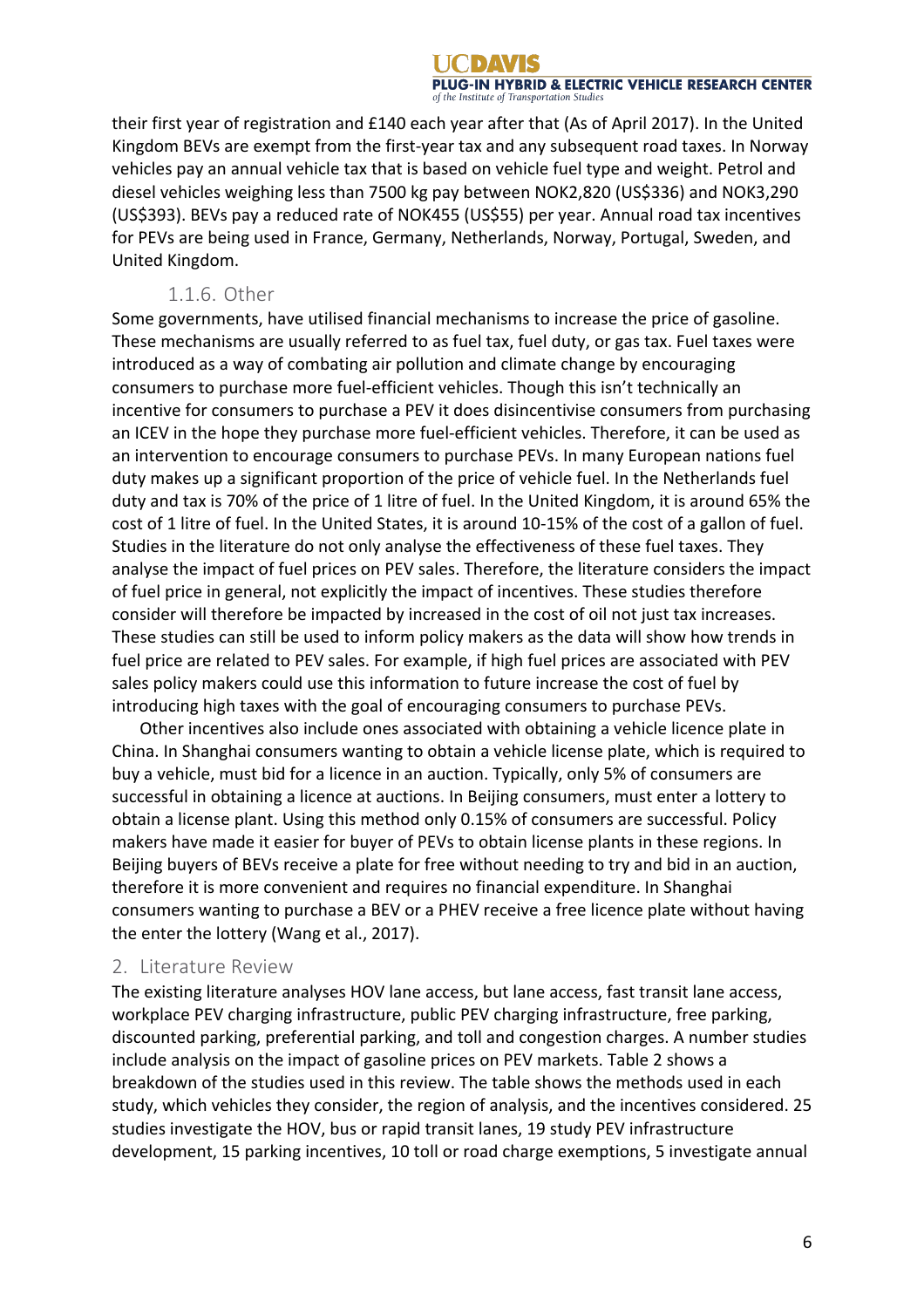

road tax reductions, 4 include gasoline cost in their analysis, and there are 2 studies that consider other incentives.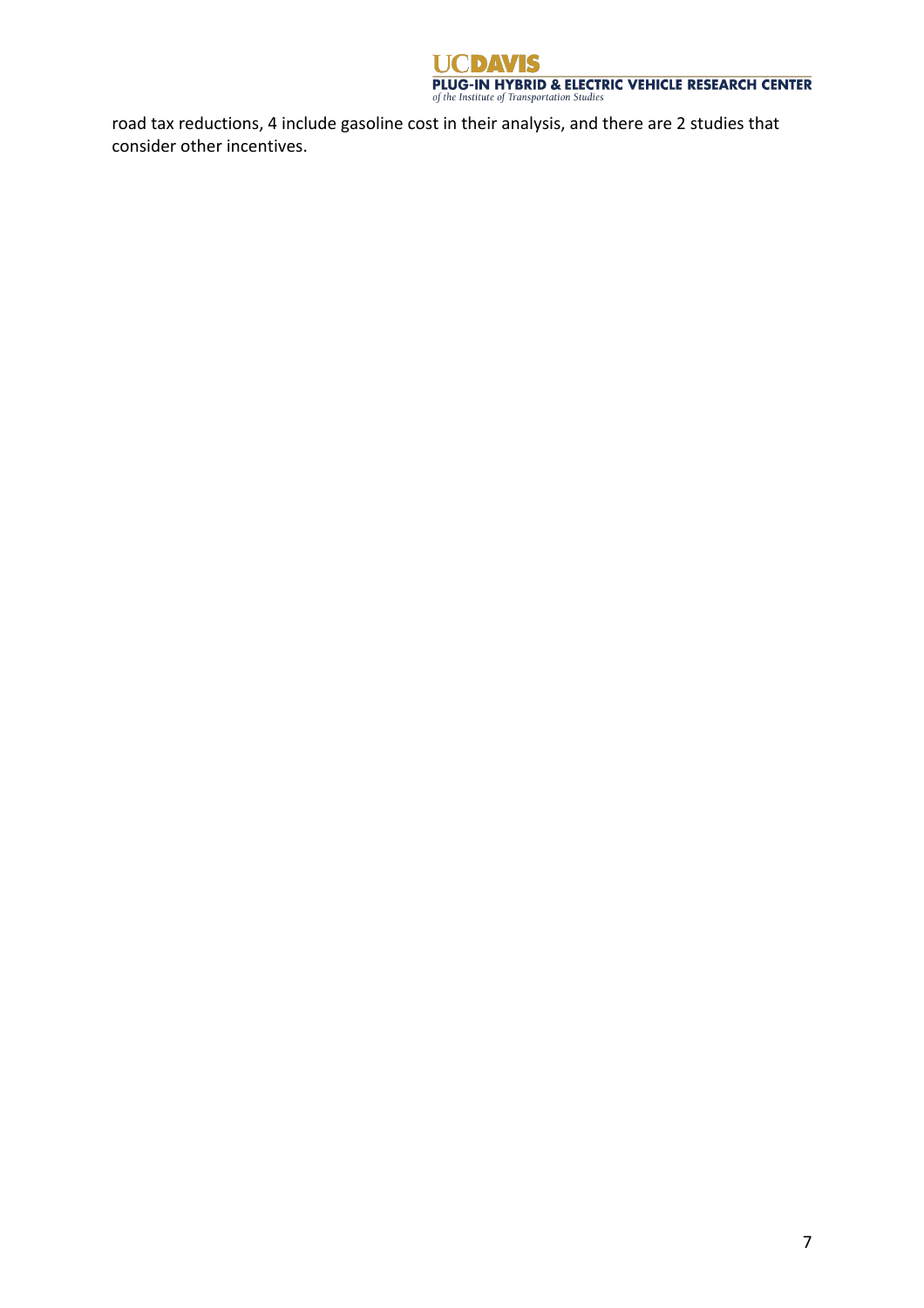

|                                                                    |                                    |                     |                             | <b>Incentives Considered</b>         |                                |                       |                                      |                                      |       |                                                                                                                                                                                               |
|--------------------------------------------------------------------|------------------------------------|---------------------|-----------------------------|--------------------------------------|--------------------------------|-----------------------|--------------------------------------|--------------------------------------|-------|-----------------------------------------------------------------------------------------------------------------------------------------------------------------------------------------------|
| <b>Authors</b>                                                     | <b>Methods</b>                     | <b>Vehicle Type</b> | <b>Region</b>               | Rapid Transit<br>HOV, Bus or<br>Lane | State Funded<br>Infrastructure | Parking<br>Incentives | Toll or Road<br>Charge<br>Exemptions | <b>Annual Road Tax</b><br>incentives | Other | <b>Conclusions</b>                                                                                                                                                                            |
| Aasness, M. A., & Odeck, J.<br>(2015)                              | Case Study                         | PEVs                | Norway                      | ✓                                    |                                | ✓                     | ✓                                    |                                      |       | Toll exemptions, bus lane access and free parking have had a positive impact<br>on PEV adoption. However revenue from toll and parking fees has dropped<br>and bus lanes are more congestion  |
| Adepetu, A., Keshav, S., &<br>Arya, V. (2016)                      | Agent based<br>model               | PEVs                | California                  |                                      | J                              |                       |                                      |                                      | ✓     | The presence of work based charging does lead to slightly increased rates of<br>PEV adoption                                                                                                  |
| Ajanovic, A., & Haas, R. (2016)                                    | Statistical<br>Analysis            | PEVs                | USA,<br>Europe and<br>China | ✓                                    | ✓                              |                       |                                      |                                      |       | Free parking, bus lane access, availability of charging and zero emission zones<br>are the most important factors in promoting PEVs                                                           |
| Bakker, S., & Jacob Trip, J.<br>(2013)                             | Workshops<br>with policy<br>makers | <b>BEVs</b>         | Europe                      | ✓                                    | ✓                              |                       |                                      |                                      |       | Infrastructure development is the most important, free parking can be used<br>as a temporary measure, bus lane access can also be used to increase BEV<br>sales                               |
| Bjerkan, K. Y., Nørbech, T. E.,<br>& Nordtømme, M. E. (2016)       | Questionnaire<br>Survey            | <b>BEV</b>          | Norway                      | ✓                                    |                                | √                     | ✓                                    |                                      |       | Toll fee waivers followed by free parking and bus lane access are the most<br>important factors in promoting PEVs                                                                             |
| Bonges, H. A., & Lusk, A. C.<br>(2016)                             | Case Studies                       | <b>BEVs</b>         | <b>USA</b>                  |                                      | ✓                              |                       |                                      |                                      |       | Improving access to infrastructure will increase PEV rates of adoption                                                                                                                        |
| Clinton, B., Brown, A.,<br>Davidson, C., & Steinberg, D.<br>(2015) | Statistical<br>Analysis            | <b>BEVs</b>         | <b>USA</b>                  | ✓                                    |                                |                       |                                      |                                      |       | Results inconclusive due to limited variation in variables over the time of the<br>study                                                                                                      |
| Diamond, D. (2009)                                                 | Statistical<br>Analysis            | <b>HEVs</b>         | <b>USA</b>                  | ✓                                    |                                |                       |                                      |                                      | ✓     | HOV lane access is the most significant in the state of Virginia. It is less<br>significant in other states. HEV adoption is most related to income, gas price<br>and vehicle miles travelled |
| Egbue, O., & Long, S. (2012)                                       | Questionnaire<br>Survey            | <b>BEVs</b>         | <b>USA</b>                  |                                      | ✓                              |                       |                                      |                                      |       | Developing infrastructure will reduce barriers to adoption. Education through<br>social media and standard media channels will also help.                                                     |
| <b>Figenbaum, E. (2016)</b>                                        | Multi-Layer<br>Perspective         | <b>BEVs</b>         | Norway                      | ✓                                    |                                |                       | J                                    |                                      |       | Bus lane access and toll exemptions have been important in attracting buyers<br>to BEVs                                                                                                       |
| Figenbaum, E., &<br>Kolbenstvedt, M. (2016)                        | Questionnaire<br>Survey            | PEVs                | Norway                      | ✓                                    | ✓                              |                       | ✓                                    | ✓                                    |       | Toll exemptions are the most important factor for adopters of PEVs, free<br>parking is second, workplace charging is third. Bus lane access is the least<br>important for adopters            |
| Hackbarth, A., & Madlener, R.<br>(2013)                            | Discrete Choice<br>Analysis        | AFVs                | Germany                     | ✓                                    |                                |                       |                                      |                                      |       | Consumers are willing to pay an extra €1620-3280 for vehicles with free<br>parking and bus lane access                                                                                        |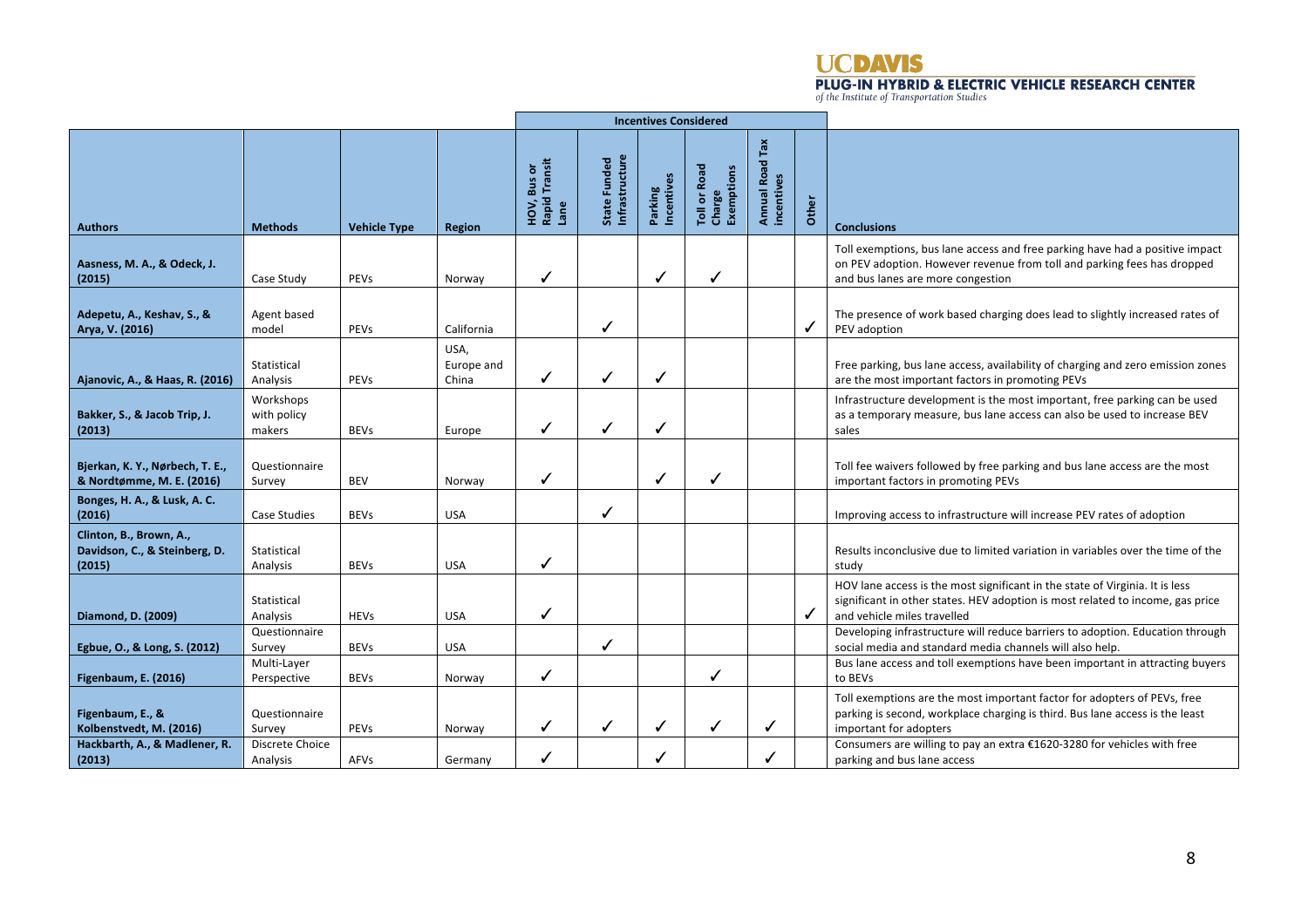# **UCDAVIS**

# **PLUG-IN HYBRID & ELECTRIC VEHICLE RESEARCH CENTER** of the Institute of Transportation Studies

| Hardman, S., & Tal, G. (2016)            | <b>Interviews</b>        | <b>BEVs</b>          | California  | ✓ | ✓ | ✓ |   |   |   | High-end BEV buyers purchase for technological, environmental and<br>performance motivations. HOV lane access, workplace charging and free<br>parking are not motivational factors but they do increase likelihood of repeat<br>purchases |
|------------------------------------------|--------------------------|----------------------|-------------|---|---|---|---|---|---|-------------------------------------------------------------------------------------------------------------------------------------------------------------------------------------------------------------------------------------------|
|                                          |                          |                      |             |   |   |   |   |   |   |                                                                                                                                                                                                                                           |
|                                          | Questionnaire            |                      |             |   |   |   |   |   |   |                                                                                                                                                                                                                                           |
| Hoen, A., & Koetse, M. J.                | Survey (Stated<br>Choice |                      |             |   |   |   |   |   |   | Free parking and bus lane access may stimulate AFV adoption. The findings<br>are not statistically significant though. Bus lane access may be more                                                                                        |
| (2014)                                   | Experiment)              | <b>FCVs and PEVs</b> | Netherlands | ✓ |   | ✓ |   | ✓ |   | important.                                                                                                                                                                                                                                |
|                                          | Statistical              |                      |             |   |   |   |   |   |   | Developing charging infrastructure and raising gas prices can help promote                                                                                                                                                                |
| Javid, R. J., & Nejat, A. (2017)         | Analysis                 | PEVs                 | California  |   | ✓ |   |   |   | ✓ | PEV sales                                                                                                                                                                                                                                 |
| Krause, R. M., Carley, S. R.,            |                          |                      |             |   |   |   |   |   |   |                                                                                                                                                                                                                                           |
| Lane, B. W., & Graham, J. D.             | Questionnaire            |                      |             |   |   |   |   |   |   | Awareness of incentives is too low for them to have an impact on consumer                                                                                                                                                                 |
| (2013)                                   | Survey                   | PEVs                 | <b>USA</b>  | ✓ |   | ✓ |   |   |   | interest in PEVs                                                                                                                                                                                                                          |
| Kurani, K., Caperello, N.,               |                          |                      |             |   |   |   |   |   |   | Adopters value HOV lane access when they are located near to them. Free                                                                                                                                                                   |
| Tyreehageman, J., & Davies, J.<br>(2014) | Workshops                | PEVs                 | California  | ✓ | ℐ | ✓ |   |   |   | parking is valued if it is available. Free work and public charging is also valued<br>by PEV owners.                                                                                                                                      |
|                                          |                          |                      |             |   |   |   |   |   |   |                                                                                                                                                                                                                                           |
| Liao, F., Molin, E., & van Wee,          | Literature               |                      |             |   |   |   |   |   |   | No consensus within the literature on whether free parking or free charging is                                                                                                                                                            |
| B. (2016)                                | Review                   | <b>BEVs</b>          |             | ✓ |   | ✓ |   |   |   | effective.                                                                                                                                                                                                                                |
|                                          | Questionnaire            |                      |             |   |   |   |   |   |   |                                                                                                                                                                                                                                           |
|                                          | Survey (Stated           |                      |             |   |   |   |   |   |   |                                                                                                                                                                                                                                           |
|                                          | Choice                   |                      |             |   |   |   |   |   |   | Some consumers value only financial incentives, some only charging                                                                                                                                                                        |
| Lieven, T. (2015)                        | Experiment)              | <b>BEVs</b>          | Global      | ✓ | ✓ | ✓ |   | ✓ |   | infrastructure and some value all incentives that are available                                                                                                                                                                           |
|                                          |                          |                      |             |   |   |   |   |   |   | There is a statistically significant relationships between PEV market share and;<br>vehicle model availability, consumer financial incentives, public charging                                                                            |
| Lutsey, N., Slowik, P., & Jin, L.        | Statistical              |                      |             |   |   |   |   |   |   | infrastructure, workplace charging infrastructure, HOV lanes and the number                                                                                                                                                               |
| (2016)                                   | Analysis                 | PEVs                 | <b>USA</b>  | ✓ | ✓ | ✓ |   |   |   | of policies being used the region.                                                                                                                                                                                                        |
| Mersky, A. C., Sprei, F.,                |                          |                      |             |   |   |   |   |   |   |                                                                                                                                                                                                                                           |
| Samaras, C., & Qian, Z. (Sean).          | Statistical              |                      |             |   |   |   |   |   |   | BEV infrastructure, being near to major cities and income are the most                                                                                                                                                                    |
| (2016)                                   | Analysis                 | <b>BEVs</b>          | Norway      | ✓ | ✓ |   | ✓ |   |   | significant predictors of BEV market share.                                                                                                                                                                                               |
| Nicholas, M. a, & Tal, G.<br>(2013)      | Questionnaire<br>Survey  | <b>BEVs</b>          | California  |   | ✓ |   |   |   |   | Workplace charging can increase PEV sales. It can have negative effects if<br>chargers become congested.                                                                                                                                  |
|                                          | Questionnaire            |                      |             |   |   |   |   |   |   |                                                                                                                                                                                                                                           |
|                                          | Survey &                 |                      |             |   |   |   |   |   |   |                                                                                                                                                                                                                                           |
| Nicholas, M. A., Tal, G., &              | Vehicle Data             |                      |             |   |   |   |   |   |   |                                                                                                                                                                                                                                           |
| <b>Turrentine, T. S. (2016)</b>          | Monitoring               | PEVs                 | California  |   | ✓ |   |   |   |   | Workplace charging can greatly increase eVMT for PHEVs.                                                                                                                                                                                   |
| Ozaki, R., & Sevastyanova, K.<br>(2011)  | Questionnaire<br>Survey  | <b>HEVs</b>          | UK          |   |   | ✓ | ✓ | ✓ |   | Free or priority parking and exemption from London Congestion Charge are<br>effective incentives.                                                                                                                                         |
|                                          | Statistical              |                      |             |   |   |   |   |   |   | Congestion charge increases the number of NGVs, HEVs and bi-fuel vehicles                                                                                                                                                                 |
| Percoco, M. (2014)                       | Analysis                 | AFVs                 | Italy       |   |   |   |   |   |   | and reduces pre-euro 4 ICEV use                                                                                                                                                                                                           |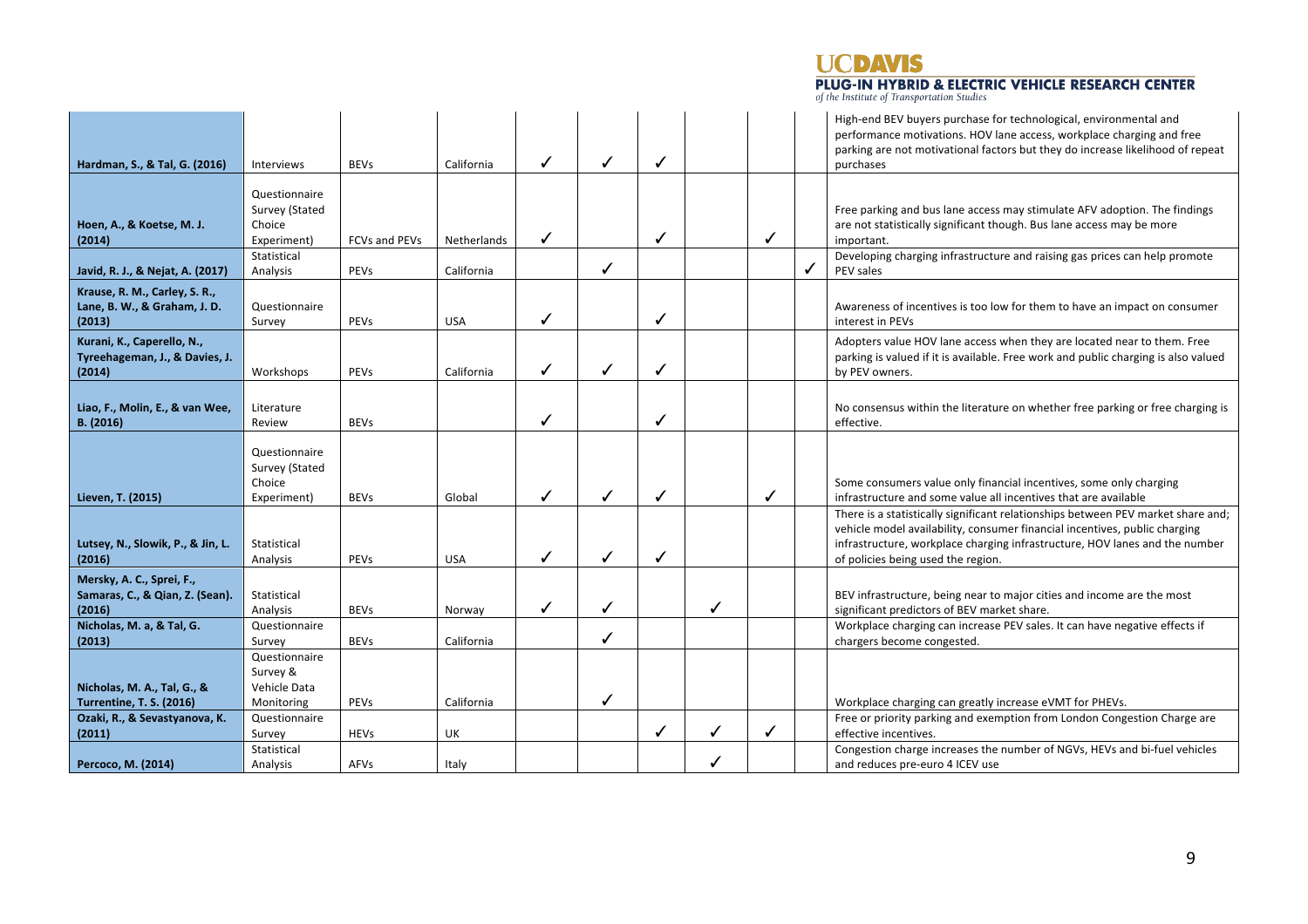**UCDAVIS** 

# **PLUG-IN HYBRID & ELECTRIC VEHICLE RESEARCH CENTER** of the Institute of Transportation Studies

| Plötz, P., Gnann, T., & Sprei, F.<br>(2016)                   | Statistical<br>Analysis                                  | PEVs        | USA and<br>Europe |              |   |  | ✓ | PEV adoption is correlated to income, gasoline price, the presence of in-direct<br>incentives and the number of charging stations                                                                         |
|---------------------------------------------------------------|----------------------------------------------------------|-------------|-------------------|--------------|---|--|---|-----------------------------------------------------------------------------------------------------------------------------------------------------------------------------------------------------------|
| Sangkapichai, M., & Saphores,<br>$J.-D.$ (2009)               | Questionnaire<br>Survey (Stated<br>Choice<br>Experiment) | <b>HEVs</b> | California        | √            |   |  |   | Consumers are attracted to HEVs due to their beliefs related to energy, air<br>pollution and health but also the ability to drive in HOV lanes                                                            |
| Shewmake, S., & Jarvis, L.<br>(2014)                          | Statistical<br>Analysis                                  | <b>HEVs</b> | California        |              |   |  |   | HOV Lane access is highly valued. Used HEVs with HOV stickers are more<br>valuable.                                                                                                                       |
| Tal, G., & Nicholas, M. A.<br>(2014)                          | Questionnaire<br>Survey                                  | PEVs        | California        | $\checkmark$ |   |  |   | HOV lanes are valued by consumers who live in regions with HOV lanes and<br>with higher levels of congestion.                                                                                             |
| Tal, Gil, Michael A. Nicholas,<br>Thomas S. Turrentine (2016  | Questionnaire<br>Survey                                  | PEVs        | California        | ✓            |   |  |   | PEVs with HOV lane stickers are purchase on average for US\$1,400 more than<br>if they do not have a sticker.                                                                                             |
| Tal., G. & Xing., Y. (2017)                                   | Questionnaire<br>Survey                                  | PEVs        | California        | ┙            |   |  |   | Locality to HOV lanes is statistically related to PEV adoption rates                                                                                                                                      |
| Tietge, U., Mock, P., Lutsey,<br>N., & Campertrini, A. (2016) | Case Studies<br>using statistical<br>analysis            | PEVs        | Europe            | √            |   |  |   | Financial incentives alone are not enough to encourage PEV adoption they<br>should be paired with no-financial incentives for example HOV lane access<br>and developing charging infrastructure           |
| Wang, Y., Sperling, D., Tal, G.,<br>& Fang, H. (2017)         | Short<br>Communication                                   | <b>BEVs</b> | China             |              | J |  |   | Free vehicle licensing is the most important factor for adoption of BEVs.<br>Exemption from road use restrictions and public charging infrastructure also<br>have an impact.                              |
| Zhang, Y., Qian, Z. (Sean),<br>Sprei, F., & Li, B. (2016)     | Discrete Choice<br>Model                                 | <b>BEVs</b> | Norway            | ✓            |   |  |   | Charging stations have greatest effect on BEV sales, toll waivers are also<br>significant. Bus lane access is not desirable to potential BEV buyers as they<br>perceive it as causing bus lane congestion |
| Zheng, J., Mehndiratta, S.,<br>Guo, J. Y., & Liu, Z. (2012)   | Interviews with<br>policy makers                         | PEVs        | China             |              |   |  |   | Road charging exemptions, priority/HOV lane access, free or discounted<br>parking, infrastructure development                                                                                             |

Table 2: Table showing the authors, methods uses, vehicles and regions of study along with the incentive types considered and a summary of the conclusions in each study.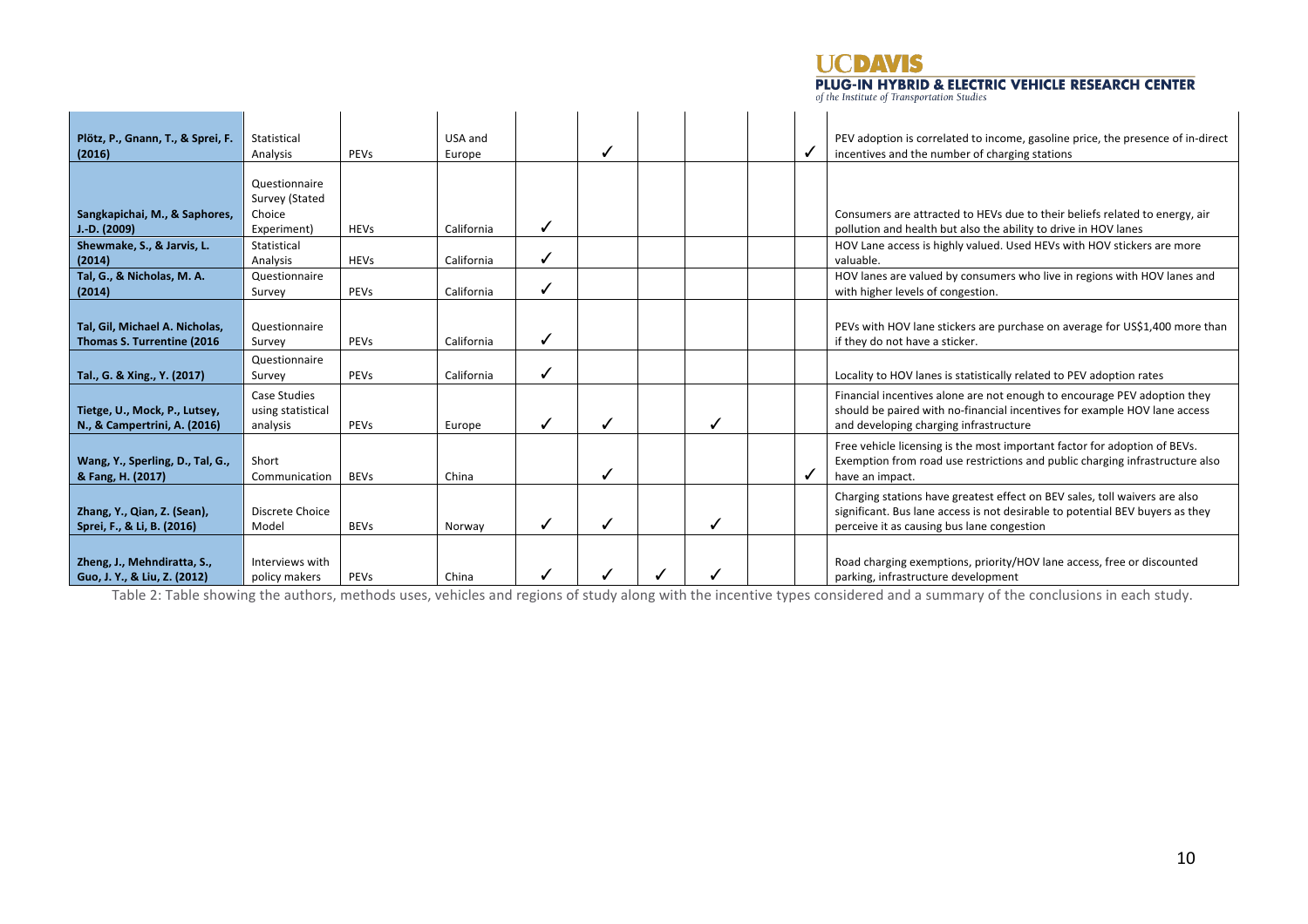#### 2.1.HOV, Bus or Transit Lane Access

In total 25 studies analysed the impact that HOV, bus, or transit lane access has on PEV adoption. The first studies to investigate HOV lanes were in 2009 (Diamond, 2009; Sangkapichai and Saphores, 2009). These studies analysed the impact of HOV lanes on HEV sales. The study by (Diamond, 2009) used statistical analysis to investigate the impact of government incentives on HEV sales across the USA. They found statistically significant relationships between HEV sales and HOV lane access in the state of Virginia between 2001 and 2004. After 2004, when HOV lanes were introduced in a larger number of states they found that HEV sales were better correlated to vehicle miles travelled (VMT), household income and fuel cost. (Sangkapichai and Saphores, 2009) used a questionnaire survey in the form of a stated choice experiment to understand interest in HEVs. They found that interest in HEVs was related to energy use, air pollution, health, gas price increases, and HOV lanes. They discovered that people who live close to HOV lanes or who travel long distances are more attracted to HEVs.

From 2013 onward the literature began to assess the impact of HOV lane access on PHEV and BEV adoption. The clear majority of these studies investigated PEV sales in California or the USA. In total 17 studies investigated California or the USA. (Krause et al., 2013) used a questionnaire survey to understand the general populations awareness and knowledge of PEVs and some incentives available to them in the USA. They found that awareness of HOV lanes was very low, with only 2.8% of their 2302 respondents being aware of them. However, they found that if consumers were aware of HOV lane access 48% of them were more likely to consider purchasing a PEV. The authors were unable to find a statistically significant correlation between interest in PEVs and the presence of nonfinancial incentives. They state that this is due to low levels of awareness of the current incentive measures. Therefore, if consumers are made aware of HOV lane access levels of adoption would increase. Another study in the USA investigated the impact of HOV lane access on PEV sales in California (Tal and Nicholas, 2014). The study used a questionnaire survey to understand the behaviour of 3659 consumers who had purchased a PEV. The vehicles included in their study were Nissan Leaf BEVs, Chevrolet Bolt PHEVs, and Toyota Prius PHEVs. They found that for some buyers of PEVs the benefit of HOV lane access was so significant that it was the only factor in their decision to purchase a PEV. The study found differences in the impact of HOV lane access depending on the vehicle type and location of respondents. The authors found that HOV lane access was a greater influence on PEV buyer decisions in areas with more HOV lanes and greater levels of traffic congestion. The San Francisco Bay area and Los Angeles are heavily congested and have many HOV lanes. HOV lanes are an important factor for PEV buyers in those areas (Figure 1). In addition to regional differences the authors found differences between vehicle types. They found that HOV lane access was a more significant motivator for buyers of PHEVs with low driving ranges. Buyers of Toyota Plug-In Prius PHEVs with 11 miles of range were more motivated by HOV lanes than buyers of Chevy Volt PHEVs with 38 miles of range. The study suggests that HOV lane access should be limited to PHEVs with longer driving ranges. This is because HOV lanes could encourage consumers to purchase PHEVs with shorter electric ranges rather than ones with longer electric ranges. PHEV with longer electric ranges have greater environmental and energy related benefits (Nicholas et al., 2016). Another study by these authors on the same dataset found that many buyers of Toyota Plug-In Prius PHEVs did not plug-in their vehicles meaning that many of their vehicle miles driven were completed with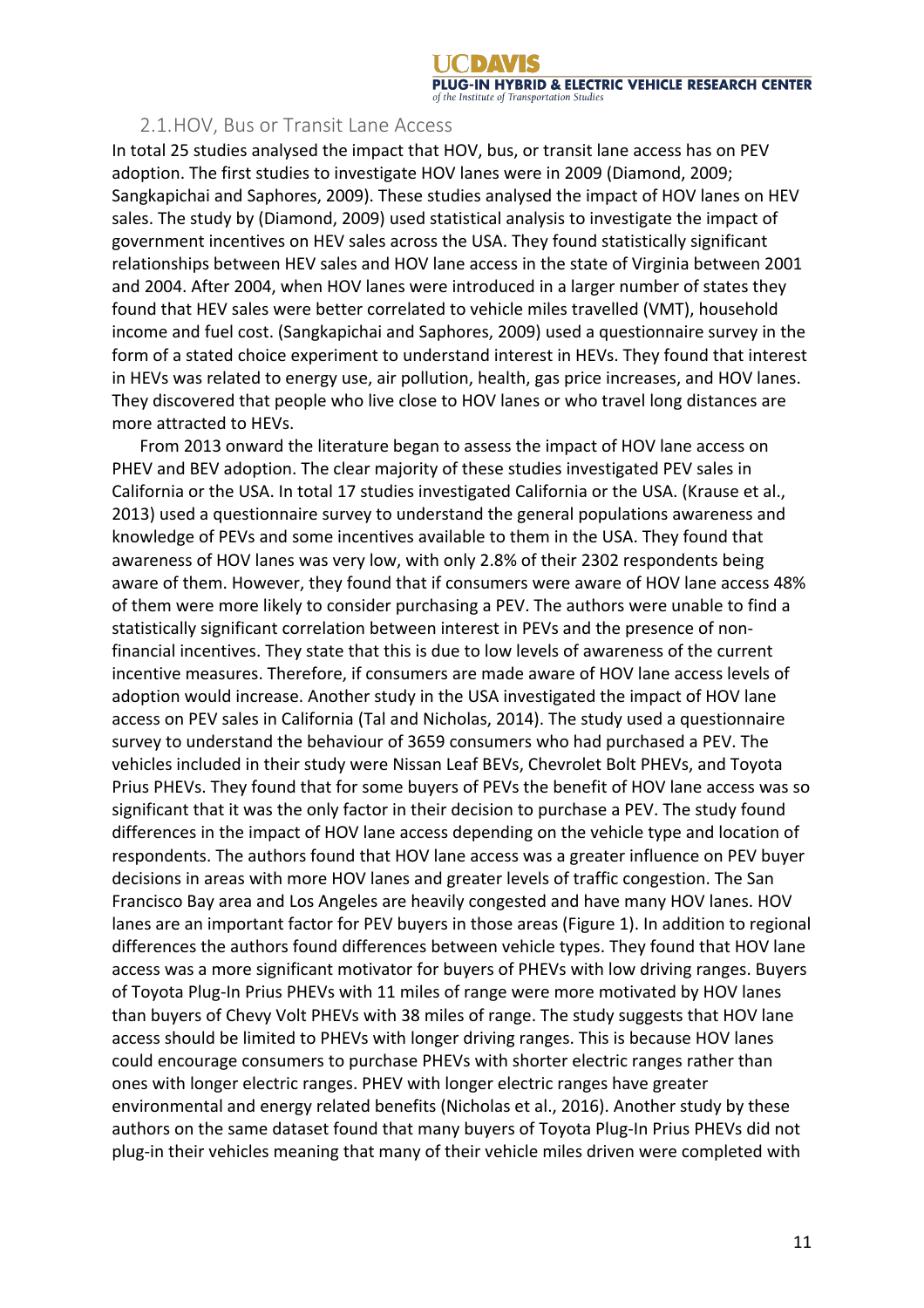the use of their ICEV. Drivers of Chevy Volt PHEVs were found to plug-in their vehicles more frequently and achieved many more electric vehicles miles travelled (Tal et al., 2014).



Figure 1: Percentage of respondents by location and vehicle type that state HOV access was a primary purchasing motivation (Tal and Nicholas, 2014).

A study conducted in California investigated used car markets for PEVs (Tal et al., 2017). The study analysed the transaction prices for used PEVs. This study identified differences in prices paid for PEVs with and without HOV lane stickers, which are required for PEVs to use HOV lanes. The study found that consumers were willing to pay more for a PEV that had a HOV lane sticker. The results revealed that PEVs with HOV lane stickers were sold for an average premium of US\$1,400 over non-HOV lane sticker PEVs. This significant willingness to pay for a HOV lane sticker suggests that HOV lane access is significant factor in encouraging PEV sales. The results of this study also show that HOV lane access can not only encourage new PEV sales but it is also effective in encouraging used car buyers to purchase a PEV. A further study in California by (Tal and Xing, 2017) used a nested logit model to analyse data from the California travel survey and a PEV survey with 3881 respondents. In their analysis they found that distance to HOV lanes was correlated to PEV adoption. (Caperello et al., 2015) held workshops that involved both early adopters of PEVs and drivers of ICEVs in California. The workshops were designed so that PEV owners and ICEV owners could have an open dialogue with each other. This allowed the researchers to understand what questions ICEV owners had about PEVs but also what benefits of PEV ownership the PEV owners valued the most. They found that some PEV owners valued HOV lanes very highly. Some workshop participants stated that HOV lane access was the sole reason they purchased their vehicle. Some PEV owners only saw HOV lanes as a benefit of ownership and did not believe it motivated them to purchase their vehicle. The researchers observed differences in how PEV owners perceived HOV lanes based on where they live, agreeing with (Tal and Nicholas, 2014). (Caperello et al., 2015) found that PEV owners who lived in areas with traffic congestion, such as San Jose, valued HOV lanes more than people who lived in areas with less congestion.

(Lutsey et al., 2016) analysed PEV markets and policies in 50 U.S. cities. Using statistical analysis, they found that the relationship between HOV lanes and PEV sales was statistically significant. In-depth interviews with high-end BEV adopters conducted by (Hardman, 2016) found that for the buyers of Tesla BEVs HOV lane access was not a primary motivator. They found that only 1 participant in their study of 39 people stated that HOV lane access was a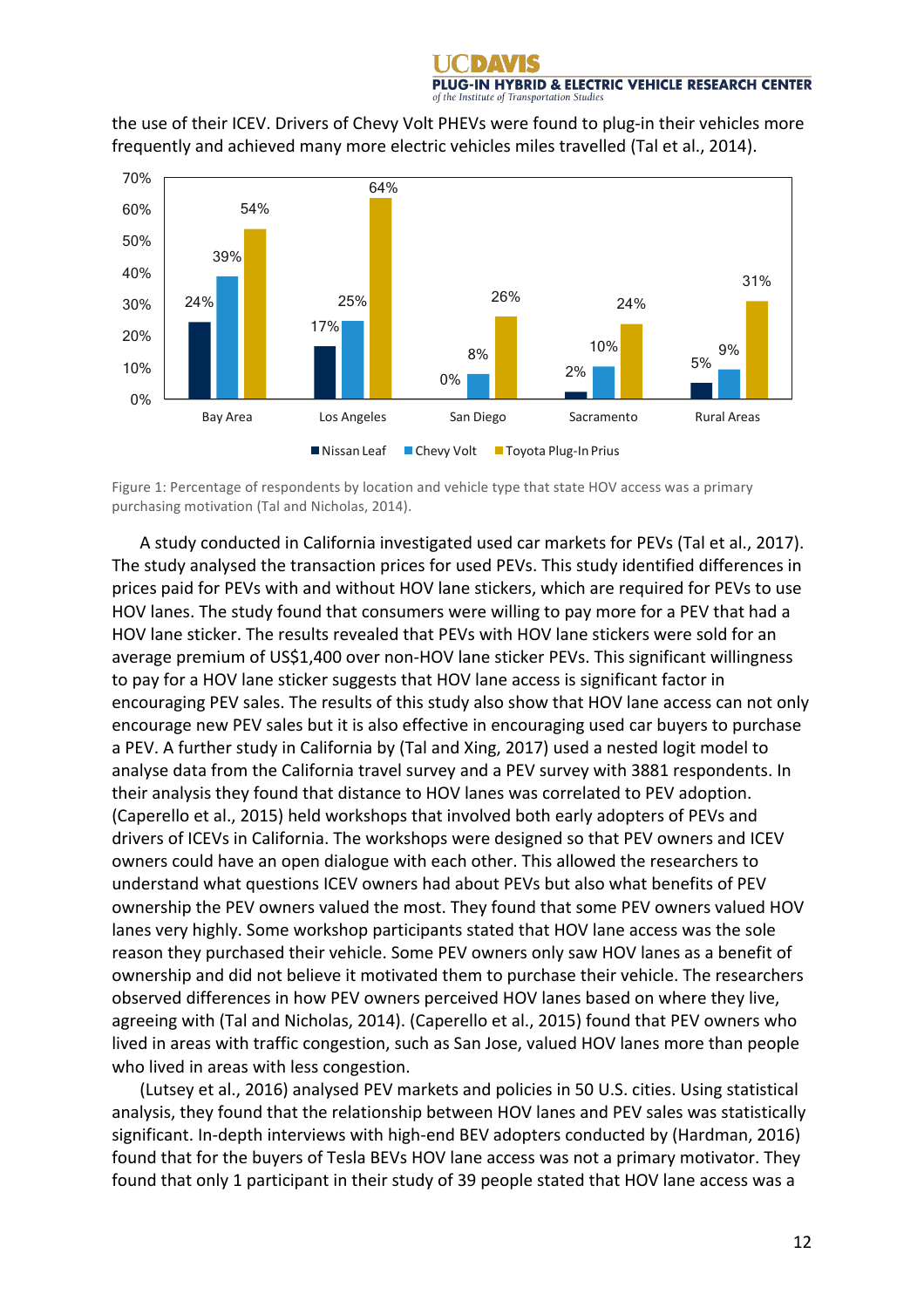reason for buying a high-end BEV. They found that 14 participants believe HOV lane access was a benefit of owning a high-end BEV. According to these results, HOV lane access was not a motivational factor in their decision to buy a BEV but it did increase the chances of these buyers purchasing another BEV in the future.

A European study used workshops with policy makers in 7 regions to understand the importance of HOV or bus lanes. They found that policy makers believed HOV lane or bus lane access could be used to encourage consumers to purchase PEVs (Bakker and Jacob Trip, 2013). (Hackbarth and Madlener, 2013) used a discrete choice analysis to understand consumer preferences for alternative fuel vehicles (HEVs, PHEVs, Natural Gas Vehicles, Biofuel Vehicles, BEVs, and FCVs) in Germany. The study contained 711 respondents and included free access to bus lanes for AFVs in the choice model. The study found that consumers are willing to pay an additional  $£1620-3280$  for a vehicle that can drive in bus lanes and can be parked for free. Another study conducted in Europe, this time the Netherlands conducted a choice experiment with private car buyers to understand preferences for AFVs (Hoen and Koetse, 2014). The study found that bus lane access could incentivise AFV adoption in urban areas. They authors were unable to confirm this at a high level of confidence due to the results of their statistical analysis not finding a statistically significant trend, although the authors state that there is a positive trend.

Norway has received interest from academics, perhaps due to there being significant progress in PEV market development in Norway and because BEVs can drive in bus lanes. (Zhang et al., 2016) conducted a discrete choice model on a sample of the private car buyers and business buyers in Norway. They investigated the impacts of car specifications and incentives on PEV sales. The study found interest in BEVs was correlated to technological development, toll fee waivers, and the number of PEV charging stations. They found that of these incentives access to charging infrastructure was the most significant factor. This study found that bus lane access was not an attractive feature in their sample. They found that potential PEV buyers believe bus lane access is an undesirable incentive. This is due to respondent's concerns that bus lanes could become congested with BEVs. Another study on the development of BEV markets in Norway used a mixed methods approach (Figenbaum, 2016). The study used multi-level perceptive theory, market data from 1990-2016, and data form a questionnaire survey. From this data, the authors found that bus lane access and toll exemptions can attract consumers who are unsure about BEVs to them. These consumers would ordinarily not purchase a BEV due to them being unsure about whether there are economic benefits due to the low running costs. Bus lane access and free parking therefore created a niche with consumers who value these two incentives. Bus lane access was effective due to it being a time saving benefit that can be utilised immediately by consumer. Bus lanes served an additional purpose, this was creating a 'display window' for BEVs. ICEV drivers would notice BEVs using bus lanes, this increases awareness of BEVs thus increasing sales. Another study in Norway conduced statistical analysis on disaggregated BEV sales in order to understand which variables are correlated to BEV market development (Mersky et al., 2016). This study found that the BEV market was correlated to access to charging infrastructure, locality to major cities, and income. In the study toll exemptions and bus lane access were not correlated the BEV market. This could be due to these two variables being correlated to the number of charging stations and locality to cities themselves. The authors state that future research is needed to help understand how bus lane access, toll exemptions, and free parking relate to BEV markets. (Tietge et al., 2016) investigated PEV market developments in Europe using case studies of 10 cities. The study found that PEV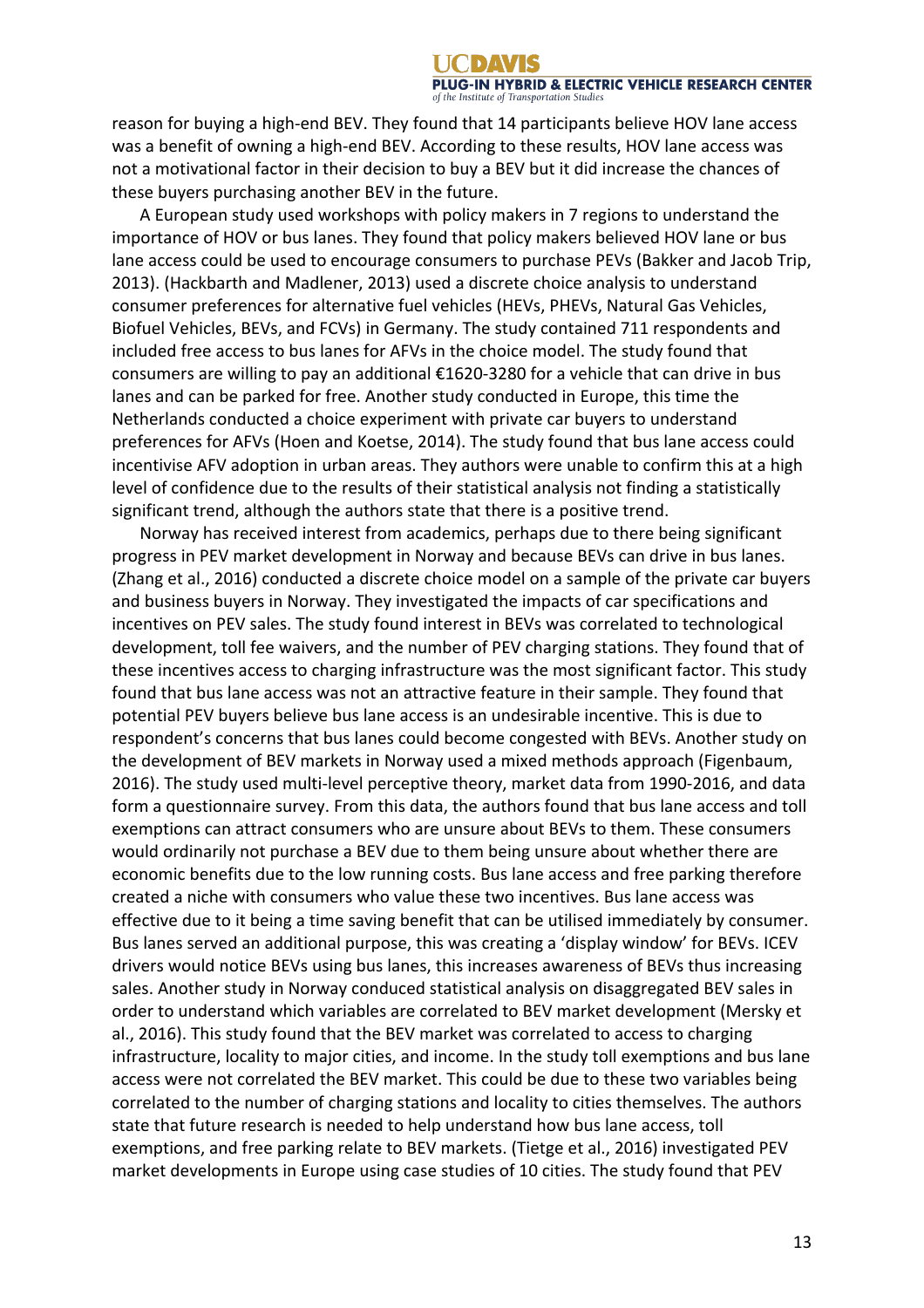markets were related to the presence of financial incentives and reoccurring incentives. They state that the most effective strategy to encourage PEV adoption is to undertake promotional activities consumer outreach, and introduce low emissions zones and HOV lanes. (Aasness and Odeck, 2015) reviewed data that was available at the time of undertaking their study to understand which incentives have been instrumental in encouraging PEV adoption. They found that toll fee waivers, bus lane access, free parking, and purchase tax exemptions have all induced consumers to purchase a PEV. They do note though that these incentives can also have negative effects. In the case of bus lanes they found that PEVs using these lanes could cause congestion and make transit journey times longer. (Figenbaum and Kolbenstvedt, 2016) used results from a questionnaire survey of 3111 BEV users, 2065 PHEV users, and 3080 ICEV users to gain insights into BEV and PHEV adoption. They found that transit lane access was the least important incentive for adopters, who valued free use of toll roads the most. Finally a study by (Bjerkan et al., 2016) surveyed consumers who own BEVs in Norway. They investigated how BEV adopters rank the importance of incentives in their purchase decision. They found that consumers rank purchase tax and vat exemptions the highest, these being a critical factor for over 80% of adopters. Access to bus lanes was found to be a critical factor for 21% of buyers. This factor although valued by a lower number of consumer is still an important incentive as is can convince buyers who are not motivated by financial reasons to purchase a BEV.

China has received little attention from researchers investigating PEV adoption and HOV or transit lanes. This review only identified one study by (Zheng et al., 2012). The authors conducted surveys with stakeholders in 10 cities in China. From these stakeholder surveys, they concluded that an effective non-monetary strategy to incentivise consumers to adopt PEVs was the use of what they refer to as 'superior lanes'. They give HOV lanes as an example of a type of 'superior lane'.

#### 2.2.PEV Charging Infrastructure

This review identified 19 studies that investigate the impact of the availability of charging stations on PEV adoption. Most studies focus on the US and California. The earliest study that investigated the importance of PEV infrastructure was in 2012 (Egbue and Long, 2012). That study used a questionnaire survey to investigate 'technology enthusiasts' attitudes and perceptions towards BEVs. The study involved 481 people and observed several barriers to the adoption of PEVs. The most notable of which was the short range of BEVs. The authors found that the development of PEV recharging infrastructure could help to remove this barrier. They also state that increasing BEV driving ranges will contribute to improving consumer perceptions. A study by (Nicholas and Tal, 2013) investigated the impact of free workplace charging on PEV adoption in California. Using a questionnaire survey administered to PEV adopters they found that the provision of free workplace charging can encourage PEV sales. It can also cause problems and can lead to people being dissuaded from purchasing a PEV. If charging stations become congested consumers may be unwilling to purchase a PEV due to them observing this and perceiving it as a barrier to purchase of a PEV. The authors suggest strategies to mitigate charging station congestion. They state that workplace charging stations should be either many low-cost level 1 or level 2 chargers, or fewer DC fast chargers which PEV drivers can only use for a limited time. They suggest this could be done by making consumers pay for DC fast charging, this way they could only charge when they need to do so. They also suggest enforcing time limits on how long DC fast chargers can be used for before drivers need to move their cars to a new parking space. This would mitigate the issue of charge point congestion.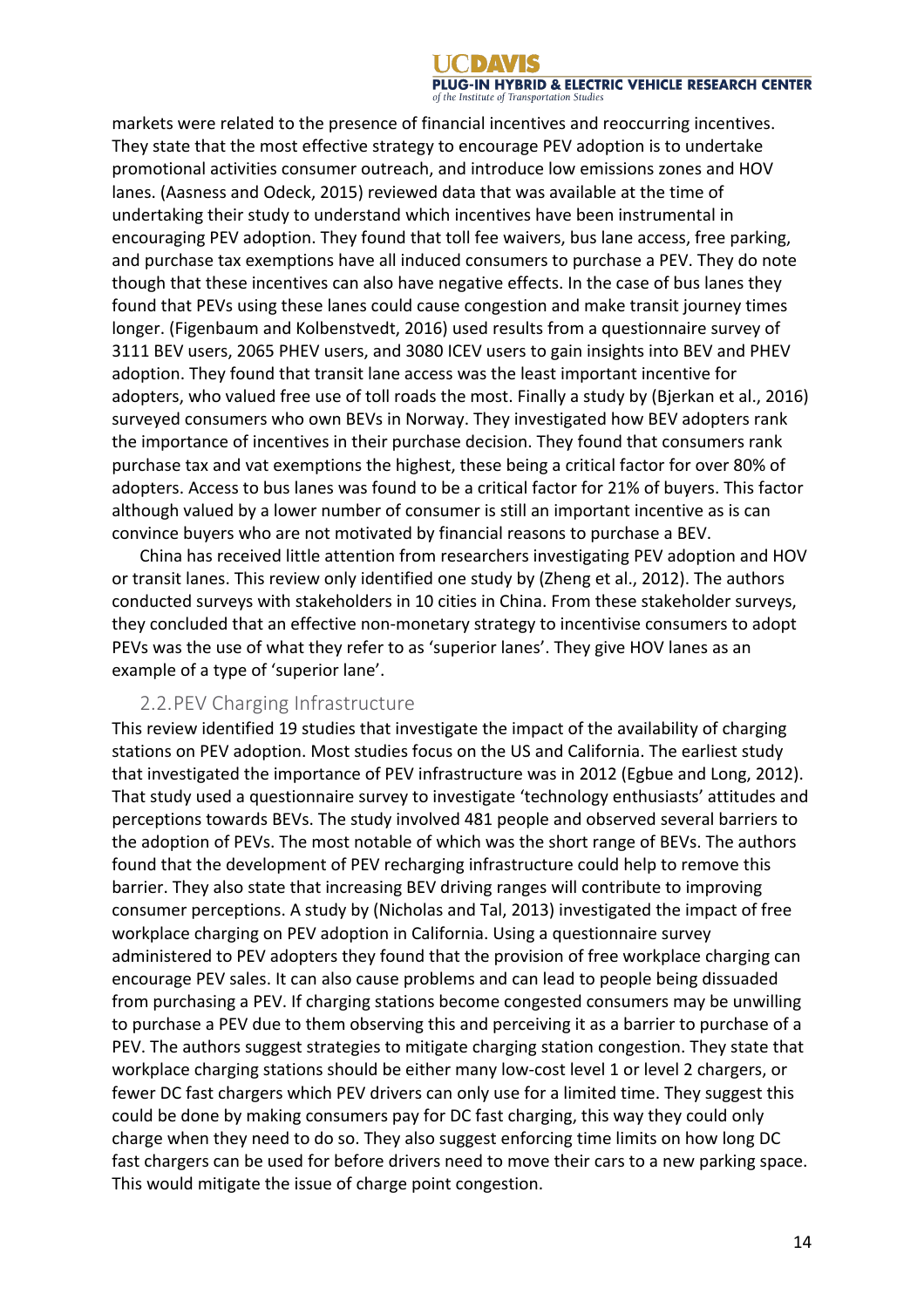The workshops conducted by (Caperello et al., 2015), previously mentioned in section 2.1, also involved discussion of BEV charging infrastructure. The study found that free charging can be a benefit. Several PEV owners in their study mentioned free workplace charging and free public charging. The study found a low level of awareness of PEV charging infrastructure amongst ICEV drivers though. They highlight the need to increase education and awareness activities so that more consumers are aware of charging infrastructure. Another qualitative study (Hardman, 2016) found that high-end BEV adopters were not motivated to purchase their BEV due to the presence charging infrastructure. This is due to these vehicles having driving ranges of more than 200 miles per charge, meaning that public or workplace infrastructure is used less frequently. 9 out of 39 interviewees did believe that the use of free infrastructure was a benefit though, especially for long distance journeys.

(Lutsey et al., 2016) included public charging infrastructure as part of their analysis of PEV markets in 50 US cities. They found a statistically significant relationship between PEV market share and the presence of public and workplace charging infrastructure highlighting the need for both types of infrastructure. They also found relationships between vehicle availability, the number of policy actions, the presence of financial incentives, and HOV lane access as previously mentioned. A 2017 study analysed the California household travel survey using regression analysis (Javid and Nejat, 2017). The authors used this data along with assumptions relating to the demographic characteristics of early adopters to estimate PEV adoption in 58 counties across California. The study found that gas prices and charging stations per capita are related to PEV adoption. They suggest that transport planners should seek to increase gasoline prices and construct charging networks to promote PEV market development. Case studies conducted by (Bonges and Lusk, 2016) found that improving access to infrastructure will lead to increased PEV sales. They make recommendations on how to increase access by improving the design of PEV charging outlets and parking. They suggest that charging outlets should be accessible by 4 parking spaces rather than just 1 or 2.

Studies that investigate PEV uptake in Europe have also worked to understand the importance of PEV charging infrastructure. The Norwegian study by (Zhang et al., 2016) constructed a choice model to understand why some consumers were attracted to BEVs more than others. They found that a greater density of charging infrastructure would lead to more consumers being interested in purchasing a BEV. Another Norwegian study analysed regional PEV sales across Norway (Mersky et al., 2016). The authors found that market growth was correlated to PEV infrastructure. Another study in Norway used a questionnaire survey to understand several issues associated with BEV adoption. They found that access to workplace charging and public charging were important for around % of their 3111 BEV respondents. A study by (Plötz et al., 2016) used regression analysis to understand PEV sales in the United States and Europe. They found that for Europe PEV sales were influenced by income, gas price, and the presence of incentives. For the United States, they found that gas price, incentives, and the number of charging stations per capita influenced BEV sales. They did not investigate the impact of charging stations for Europe. Another study in Europe did include infrastructure development as part of their analysis. The study conducted case studies of 10 regions in Germany, United Kingdom, France, Netherlands, and Norway. The study found that there was a correlation between PEV market share and the number of charging stations in the Regions. Workshops held by Bakker and Trip in Europe found that all policy makers recognised the importance of PEV infrastructure in encouraging PEV adoption (Bakker and Jacob Trip, 2013).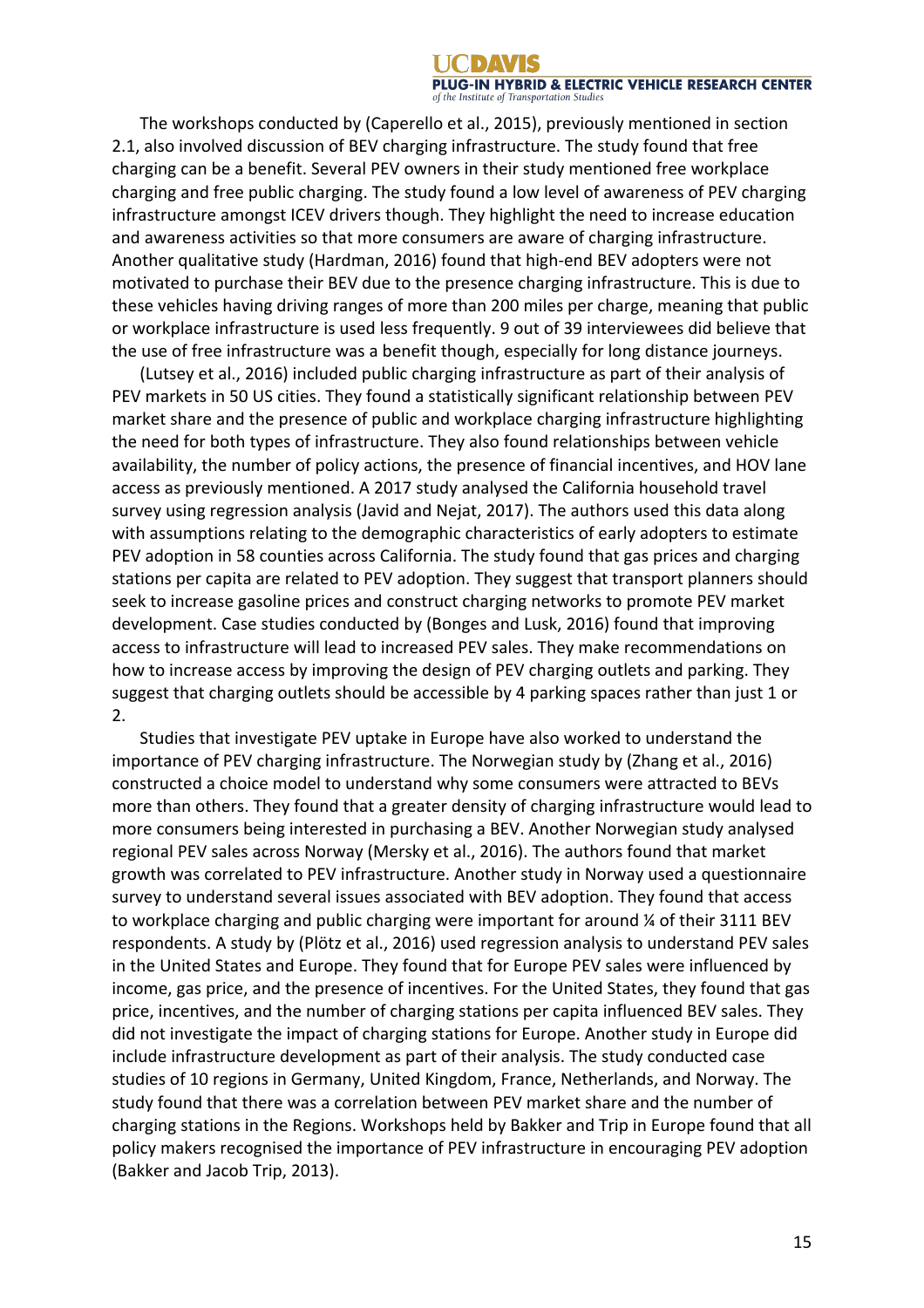Two studies have analysed the importance of PEV recharging infrastructure in China. The first of these involved surveys with stakeholders in 10 Chinese cities (Zheng et al., 2012). The surveys asked stakeholders what was needed to progress the PEV market. The stakeholders stated that PEV charging infrastructure is needed along with financial incentives and other non-monetary incentives such as free or discounted parking. The second study that looked at China was a short commination by (Wang et al., 2017). This study explored reasons behind the market growth of PEVs in China. They found that in addition to other incentives recharging infrastructure could assist in the growth of PEV markets, though they found that it was not the most significant influencer. The most significant influencer was found to be free vehicle licensing, which is discussed in more detail in section 2.6.

One final study to assess the importance of infrastructure conducted global analysis of the issue. (Lieven, 2015) used a choice based model to understand the most effective policy measures in 20 nations across 5 continents. The study involved 8147 respondents. Their analysis revealed that workplace, public, and freeway locations were all needed. They found that charging on freeways were 'must haves' and that the absence of these causes the highest level of dissatisfaction amongst potential PEV buyers. They found that utilisation of these charging stations will be low, but they help in alleviating PEV buyers concerns related to range anxiety. They used cluster analysis in their data and discovered three clusters depending on the incentives demanded by consumers. One of the clusters (22.6%) was buyers only sensitive to financial purchase incentives, the second was a cluster (35.5%) of buyers who demanded multiple incentives, and finally the largest cluster (41.9%) was made up of consumers who demanded freeway charging to be present if they were to purchase a PEV. 

#### 2.3. Parking Incentives

Within the literature 15 studies have assessed the impact of free, discounted, or preferential parking for PEVs. The first study to investigate the impact of parking incentives on AFV adoption was a 2011 study that looked at HEV adoption in the United Kingdom (Ozaki and Sevastyanova, 2011). The authors found that free or priority parking could be an effective incentive. It was especially prevalent for people living within the M25 London Orbital Motorway. This was due to free parking in the United Kingdom being mostly offered as an incentive in London and due to the high cost of parking in London. The authors suggest that free/priority parking schemes should be more extensive and expanded to other regions outside of London. They state that these schemes need to be publicised to be most effective. The stated choice experiment by (Hoen and Koetse, 2014) found that free parking is important in urban areas. The study by (Krause et al., 2013) found that in their sample of 2302 consumers 56% would be more likely to consider purchasing a PEV if free parking was available. However only 1.7% of consumers were aware that free parking was an incentive that was already available to them. The study found that free parking could be more effective than HOV lane access, which lead to 48% of consumers being more likely to consider a PEV. The discrete choice model study by (Hackbarth and Madlener, 2013) included free parking, bus lane access, and vehicle tax exemptions as part of their analysis. Consumers are willing to pay  $£1620-3280$  for the combined benefits of free parking and bus lane access. They do not break this down into the individual incentives. (Mersky et al., 2016) also found that parking incentives may be important due to them finding that PEV sales were correlated to living close to major cities that have parking incentives. Three studies in Norway both found that free parking was an important measure that can be used to promote PEV sales (Aasness and Odeck, 2015; Bjerkan et al., 2016; Figenbaum and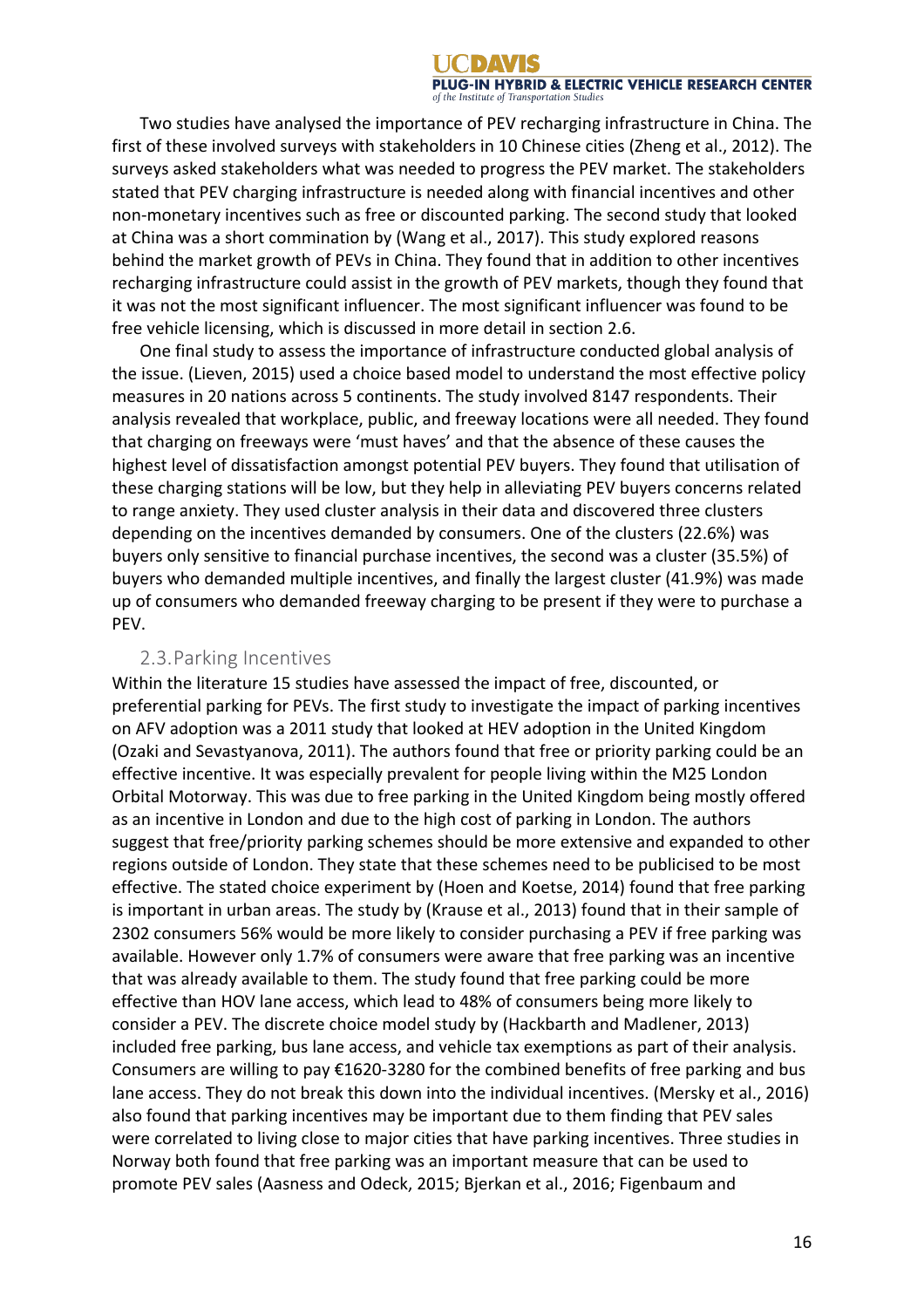Kolbenstvedt, 2016). A final study in Europe found that PEV parking incentives are an effective measure (Bakker and Jacob Trip, 2013). The stakeholders in that study believed that free parking could only be a temporary measure though. In the case of cities with high demand for parking stakeholders believed that ICEV drives could resent PEV drivers who could park for free. Stakeholders did not want to introduce too many parking spaces that were for PEVs only in case public support for PEVs fell. An additional consideration was the fall in revenue due to free PEV parking. This could create a budget deficit in some regions. Finally, one stakeholder believed that PEV parking should not be free as the goal of policy makers in their region was to reduce car use overall and to encourage the use of public transit. 

Some buyers of PEVs in California have been found to value free or discounted parking (Caperello et al., 2015). This was dependent on location though. PEV owners in San Jose, California were found to be motivated to purchase a PEV because of free parking. However, participants noted that this incentive was due to expire in that region. PEV buyers in Sacramento, California also valued free parking. Preferential parking was valued for more reasons beyond the financial savings. PEV adopters indicated that it was beneficial not having to search for a parking space as there was usually an empty PEV space. (Hardman and Tal, 2016) found that free parking was only valued by a small number of consumers. This may have been due to that sample not sampling regions where free parking was currently available and because the goal of the study was not to investigate free parking. The study by (Ajanovic and Haas, 2016) on 14 urban areas in Europe, USA, and China found that free parking was one of the most important non-monetary measures along with bus lane or HOV lane access, charging infrastructure development, and congestion charge zones. The choice model by (Lieven, 2015) found that free parking was attractive for some consumers, though financial incentives, and freeway charging stations were more effective in promoting PEV sales. Finally the 2016 review by (Liao et al., 2016) was unable to find any evidence in the literature regarding free parking or its impact on PEV adoption, they therefore could not state whether it was or was not an effective policy measure.

### 2.4. Toll or Road Charge Exemptions

There are 10 studies that investigate the effectiveness of toll and road charge exemptions. These studies have considered Norway, United Kingdom, Italy, France, Netherlands, Germany, and China. 6 studies considered in the impact of toll waivers in Norway (Aasness and Odeck, 2015; Bjerkan et al., 2016; Figenbaum, 2016; Figenbaum and Kolbenstvedt, 2016; Mersky et al., 2016; Zhang et al., 2016). Statistical analysis of Norwegian BEV sales found that PEV sales are not related to toll exemptions (Mersky et al., 2016). The authors note that this may be due to cross correlations impacting their results. The discrete choice model conducted by (Zhang et al., 2016) found the presence of toll waivers can increase BEV sales. The study by (Figenbaum, 2016) containing data from consumers who have purchased a BEV found that toll exemptions were effective in attracting consumers to purchase a BEV. In the same way as bus lane access attracted consumers to PEVs toll exemptions did the same by allowing buyers of BEVs to receive immediate financial benefits, beyond fuel savings. Two further studies in Norway (Aasness and Odeck, 2015; Figenbaum and Kolbenstvedt, 2016) also found that toll fee waivers were effective in promoting BEV sales. The study by Figenbaum and Kolbenstvedt found that toll access was the most important reoccuring incentive. Finally (Bjerkan et al., 2016) found that exemption from road tolls was a critical factor for 49% of BEV buyers in Norway. This was less important than exemptions from purchase taxes, but more important than free parking and bus lane access. This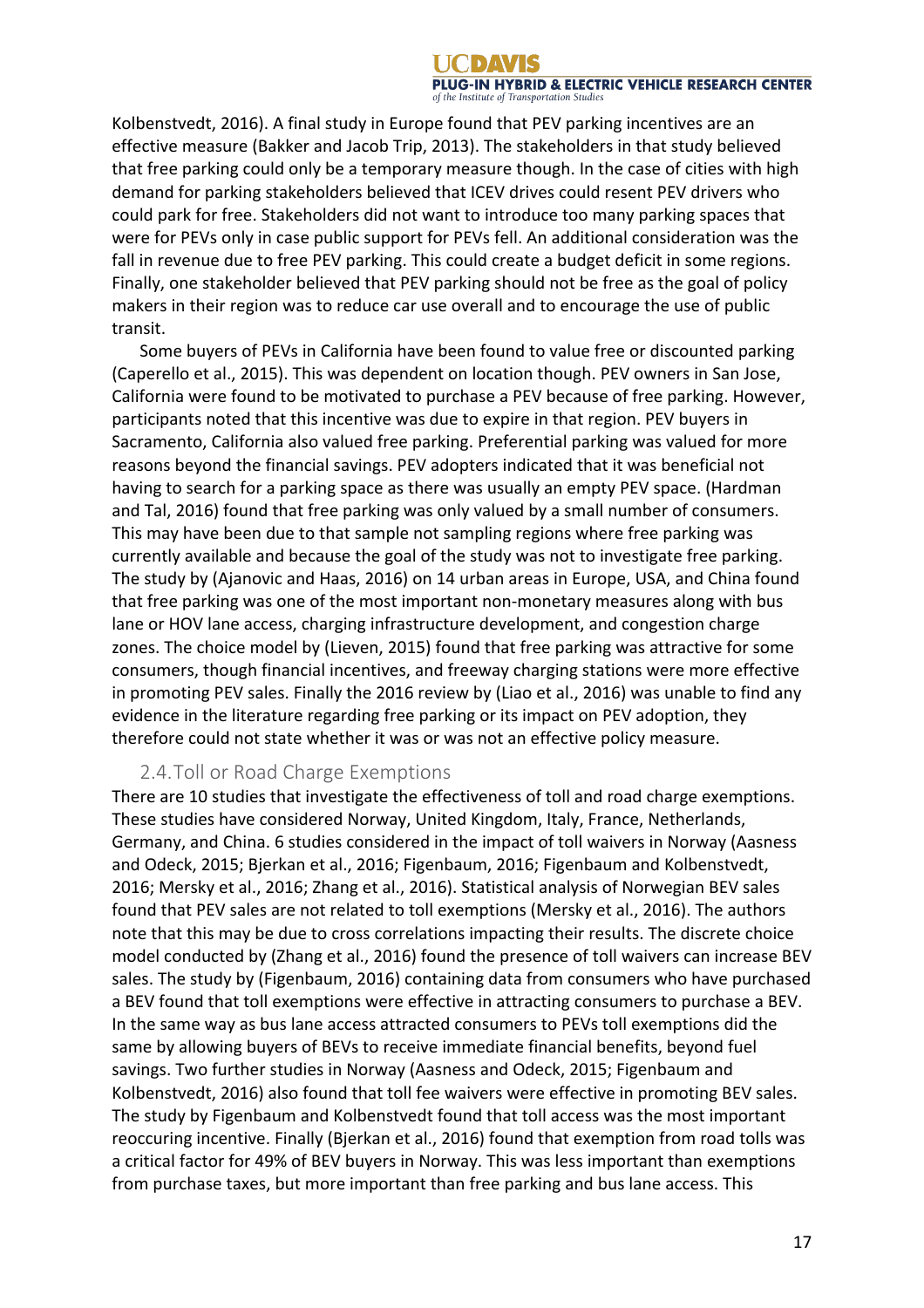suggests that for some buyers the exemptions from road tolls are the most important reoccurring incentive. The authors suggest that exemptions from road tolls along with bus lane aces are the only incentives that convince some consumers to buy a PEV. These consumers are not motivated by the financial incentives applied at the point of purchase meaning these reoccurring incentives are critical in encouraging consumer who aren't financially motived to purchase a PEV.

The study of HEV adoption in the United Kingdom found that exempting HEVs from the London congestion charge had a significant effect on HEV adoption (Ozaki and Sevastyanova, 2011). It was especially true for consumers living close to London. (Percoco, 2014) investigated the impact of road charging in Milan. Road charging was introduced in Milan in 2008 in the centre of the city. At the time of the study alternative fuel vehicles (HEV, natural gas and biofuel vehicles) and ICEVs with emissions compliant with Euro 4 standards or above could access the road charge zones for free. ICEVs with emissions lower than Euro 4 standards must pay a fee of between  $\epsilon$ 2-10 per day. In 2012 a part of the zone was suspended for a period of 50 days. The authors could record changes in traffic composition during the suspension and when the road charge zone was in full operation. The authors found that the road charge zone had a positive effect on the vehicle fleet, they found that drivers of ICEVs with lower than Euro 3 emissions switched to using bio-fuel, natural gas, or HEVs. (Tietge et al., 2016) found that there was a relationship between toll roads and PEV market share in Norway. In their conclusions, they state that financial purchase incentives are not sufficient on their own to drive PEV adoption. They indicate that non-financial measures are needed such as preferential access to road charge zones and toll waivers. Surveys with PEV stakeholders in China found that policy makers support the use of toll and road charge exemptions as measures to promote PEV adoption (Zheng et al., 2012).

#### 2.5. Annual Road Tax Incentives

Fewer studies have analysed the importance of annual road tax exemptions or discounts for BEVs. Only 5 studies in this review considered this type of incentive. A possible reason for the lack of literature on this topic could be due this incentive only being available in few areas. The USA which much of the literature investigates does not have this incentive in place. The first study to consider the impact of annual road tax reductions was the study on HEV adoption in the United Kingdom by (Ozaki and Sevastyanova, 2011). The study found that reduced running costs, which in their study included reduced expenditure on gasoline and on road tax, was related to the adoption of HEV in the United Kingdom. The study found that perceived financial benefits were strongly affect the decision to purchase a HEV. (Hackbarth and Madlener, 2013) investigated the importance of annual road tax exemptions for AFVs in Germany. They found that the removal of this incentive would have a significant impact on AFV markets. Their analysis found that if annual road tax waivers were removed willingness to pay for AFVs would fall by  $E$ 2330-4700. The study by (Hoen and Koetse, 2014) also found this to be the case. They found that in the Netherlands road tax exemptions are highly valued by consumers and their removal would have a negative impact on the market. They also state that although it is an effective measure it is expensive due to the lost revenue from PEVs. (Lieven, 2015) found that tax incentives are attractive for PEV buyers, they found that they are not a 'must have' but the presence of these incentives can encourage more consumers to adopt PEVs. Finally a study of Norwegian BEV buyers found that annual road tax discounts were an important reason for the purchase of a BEV (Figenbaum, 2016). This study found that road tax exemptions were a significant contributor to the purchase of a BEV for 49% of buyers. This was the second most important incentive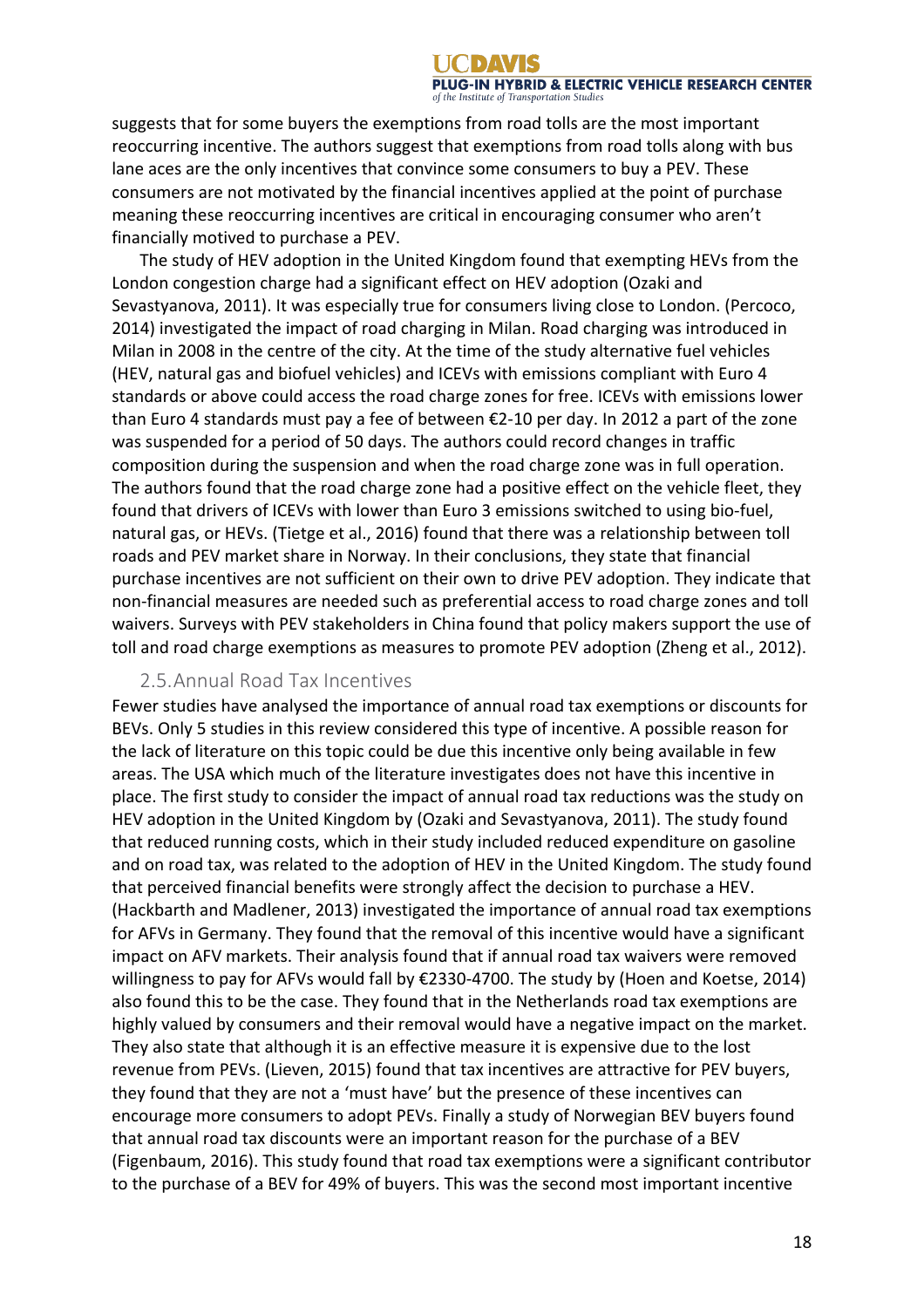behind toll exemptions. This meant that in the case of Norway tax exemptions were more important than free parking, the presence of charging infrastructure, and bus lane access.

#### 2.6.Other

Several studies have included the impact of vehicle fuel price in their analysis. Several of these studies have found relationships between PEV sales and gasoline prices. The majority of these studies have focussed on the USA (Adepetu et al., 2016; Diamond, 2009; Javid and Nejat, 2017), one study investigated both the USA and Europe (Plötz et al., 2016). The first study in the USA considered the impact of gasoline prices on HEV adoption (Diamond, 2009). The authors found that the price of gas had the strongest effect on HEV market share. They state that a 10% increase in gas price could lead to a 72-95% increase in HEV market share. (Javid and Nejat, 2017) found that gas prices are also related to the size of the BEV market. Higher gas prices are significantly related to PEV market share. They suggest that transport planners could increase gas price in order to encourage PEV adoption. (Adepetu et al., 2016) did not find any evidence to suggest that gas prices were effective in promoting PEV sales. Though most research does indicate that increasing petroleum prices will lead to more consumers adopting HEVs, PHEVs, and BEVs.

The short communication by (Wang et al., 2017) found that one of the most effective incentives for PEV adoption in China was the ability to get a free license plate. In some regions in China there is a significant waiting list to get a license plate, which is required to purchase a vehicle. New car buyers must wait up to 20 months and pay on average US\$12,434 for a license plate. Results from a survey in Shanghai show that 64% of PEV buyers state that the free license was the most important factor in their purchase decision. Free plates for PEVs mean that there is no wait time or financial expenditure. In addition to this some cities have rules dictating the days which vehicles can be driven. In Beijing PEVs are exempt from a rule that states vehicles can be only driven on the roads 1 working day per week. (Wang et al., 2017) state that these are effective in increasing PEV sales.

#### 2.7.Summary

The review examined the findings of 35 studies that investigate indirect and reoccurring incentives for PEVs. 25 of these studies investigated HOV, bus or transit lane access, 19 infrastructure development, 15 parking incentives, 10 toll or road charge exemptions, 4 gasoline cost, and 5 annual road taxes. A breakdown of how many studies found these incentives to be effective in promoting PEV sales can be seen in Table 3. The table shows the number of studies that investigate each incentive type and how many of these concluded that the incentive was effective. The reasons why some studies did not find the incentives did not have an impact of PEV sales is also shown.

Of the 25 studies investigating the importance of HOV, bus or transit lanes 20 found that these lanes are effective in increasing PEV market shares. 5 studies were unable to state that HOV lanes were effective in increasing PEV market shares. (Mersky et al., 2016) were unable to detect relationships in PEV adoption and HOV lane access due to cross correlations in their dataset impacting their results. Bus lane access was found to be undesirable by (Zhang et al., 2016) due to respondents believing it would cause congestion in bus lanes. The literature review by (Liao et al., 2016) was unable to identify enough literature to fully understand the relationship between HOV lane access and PEV sales. The study by (Clinton et al., 2015) was unable to detect any trends between PEV sales and HOV lanes due to their being not enough variation in their dataset. Most studies find HOV lanes to be effective in promoting PEV sales. Studies using statistical analysis, stated choice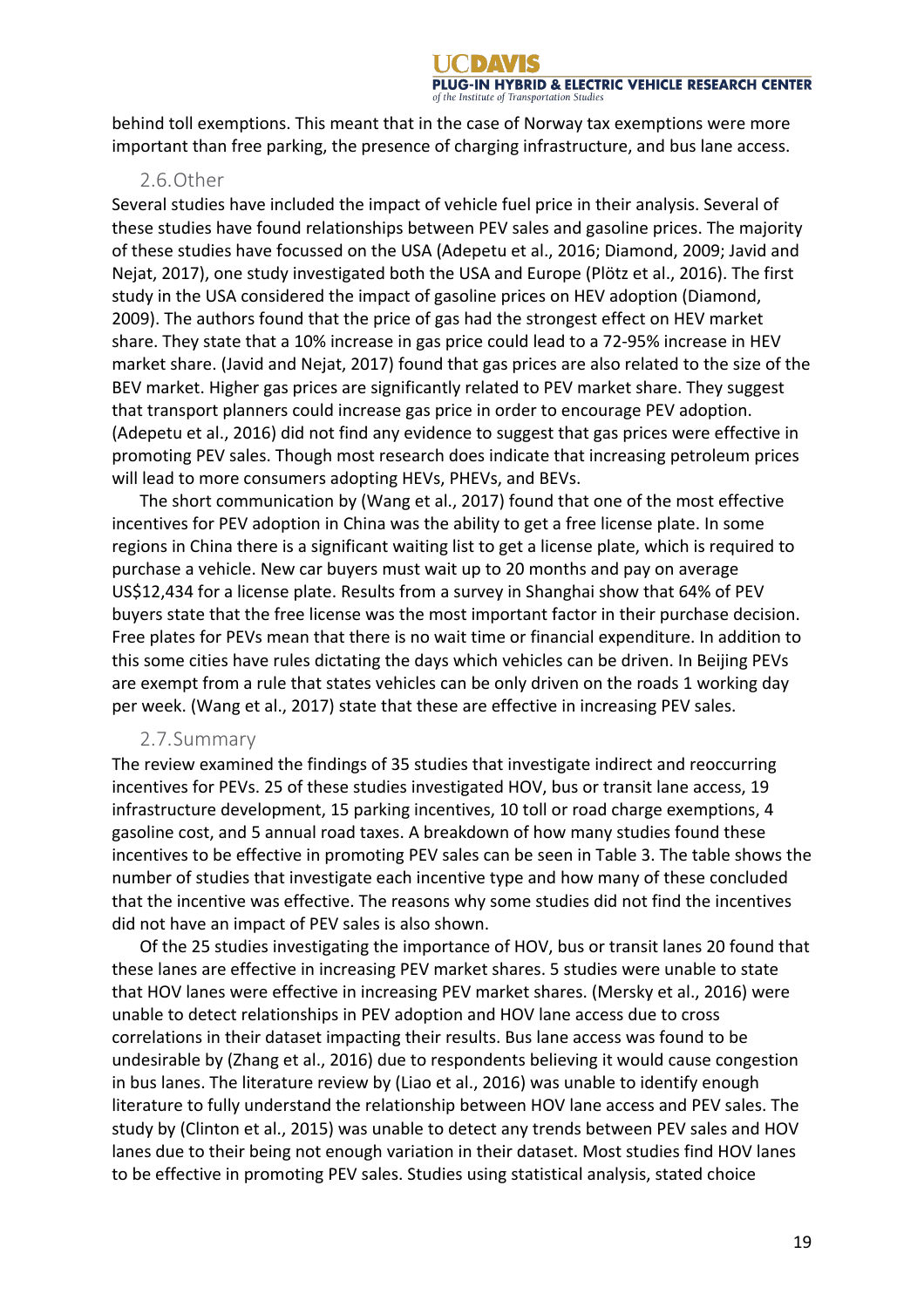experiments, post purchase questionnaire surveys or interviews, and studies conducting case studies have all found that HOV, bus, or transit lane access for PEVs leads to increased sales of the vehicles (Ajanovic and Haas, 2016; Bakker and Jacob Trip, 2013; Caperello et al., 2015; Chorus et al., 2013; Diamond, 2009; Figenbaum, 2016; Hackbarth and Madlener, 2013; Hardman, 2016; Krause et al., 2013; Lieven, 2015; Lutsey et al., 2016; Nicholas et al., 2016; Sangkapichai and Saphores, 2009; Shewmake and Jarvis, 2014; Tal and Nicholas, 2014; Tal and Xing, 2017; Tietge et al., 2016; Zheng et al., 2012).

All 19 studies that explored the importance of charging infrastructure found that it was an important factor in increasing the market for PEVs. Studies that use statistical analysis, modelling, case studies, interviews and questionnaire surveys all came to this conclusion. Studies have found that charging infrastructure is an important factor in promoting PEV sales in USA (Adepetu et al., 2016; Bonges and Lusk, 2016; Caperello et al., 2015; Egbue and Long, 2012; Hardman and Tal, 2016; Javid and Nejat, 2017; Lutsey et al., 2016; Nicholas and Tal, 2013; Plötz et al., 2016), China (Wang et al., 2017; Zheng et al., 2012), Europe (Bakker, 2010; Mersky et al., 2016; Tietge et al., 2016; Zhang et al., 2016) and Globally (Lieven, 2015). Infrastructure development is needed at workplaces, public locations and on travel corridors. Some studies have found that consumers are not aware of charging infrastructure. Education and outreach campaigns should be used to promote the presence of charging infrastructure. This should increase PEV adoption rates.

There are 15 studies currently published that explore parking incentives. 13 of these find that free, discounted, or priority parking are effective in driving PEV adoption. The study by (Hardman and Tal, 2016) did not find parking to be an important motivational factor for high-end BEVs buyers perhaps due to the sample not including adopters of BEVs from regions where free parking was available. The review by (Liao et al., 2016) was unable to identify any literature that investigated parking incentives. The study by (Lutsey et al., 2016) included parking infrastructure in 'other incentives' so did not breakdown whether parking was correlated to market share. Their analysis did show that the presence of 'other incentives' were related to PEV market share suggesting that free parking may be a significant influence on purchase decisions. Most studies support the effectiveness of parking incentives. Studies from (Ajanovic and Haas, 2016; Bakker and Jacob Trip, 2013; Caperello et al., 2015; Hackbarth and Madlener, 2013; Hoen and Koetse, 2014; Krause et al., 2013; Lieven, 2015; Zheng et al., 2012) have found that parking incentives are an effective policy measure in promoting PEV use. Authors have noted that awareness of parking incentives is low which impacts their effectiveness. Therefore promotional activities are needed to increase awareness with the result being increased PEV sales (Caperello et al., 2015; Carley et al., 2013).

There are 10 studies currently published that investigate the impact of toll or road charges. Most studies investigating this topic concentrate on Norway. This literature has found that toll exemptions have contributed to the success of PEVs in Norway (Figenbaum, 2016; Figenbaum and Kolbenstvedt, 2016; Zhang et al., 2016). The rest of the world including the top PEV markets has received far less attention with just 1 study on China (Zheng et al., 2012), 1 on United Kingdom (Ozaki and Sevastyanova, 2011), 1 on Italy (Percoco, 2014), and 1 on Europe (Tietge et al., 2016). 9 out of 10 studies suggest that toll and road charge waivers are effective in increasing PEV adoption indicating that toll and road charge exemptions are effective.

Only 5 studies assessed the importance of annual tax exemptions or reductions (Figenbaum, 2016; Hackbarth and Madlener, 2013; Hoen and Koetse, 2014; Lieven, 2015). 4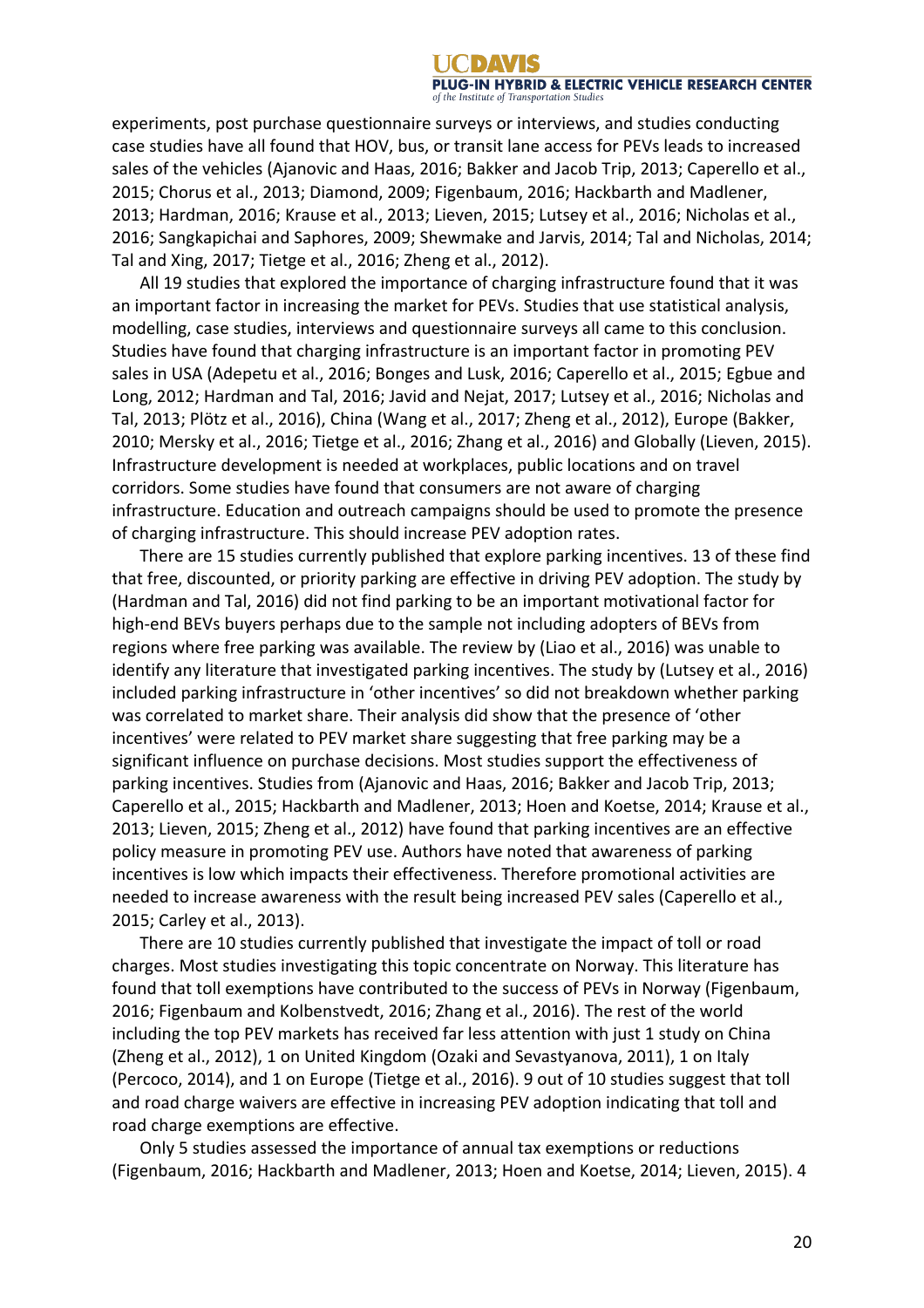of those studies found that they are an important consideration in the purchase of a PEV. One of these studies found that it was the most important incentive, with another finding that it was the second most important incentive (Figenbaum, 2016; Hackbarth and Madlener, 2013). This suggests that it is an incentive that can be used to promote PEV sales. To confidently state that tax incentives are effective in promoting PEV sales more research should be undertaken.

| <b>Incentives</b><br>Investigated            | <b>Number</b><br>of Studies | <b>Studies finding</b><br>incentive to be<br>effective | Reasons behind studies not finding incentive to be effective                                                                                                                                                                                                                                                                                                                                                                                                                                                     |
|----------------------------------------------|-----------------------------|--------------------------------------------------------|------------------------------------------------------------------------------------------------------------------------------------------------------------------------------------------------------------------------------------------------------------------------------------------------------------------------------------------------------------------------------------------------------------------------------------------------------------------------------------------------------------------|
| HOV/Bus/Rapid<br><b>Transit Lane</b>         | 25                          | 20                                                     | Not enough variation in dataset to detect any relationships (Clinton et al., 2015).<br>$\bullet$<br>Consumers place a higher value on free use of toll roads (Figenbaum and Kolbenstvedt,<br>$\bullet$<br>2016).<br>Literature review unable to find trends in literature (Liao et al., 2016).<br>٠<br>Unable to detect relationship due to cross correlations in dataset (Mersky et al., 2016).<br>$\bullet$<br>Potential buyers of PEVs concerned about bus lane congestion (Zhang et al., 2016).<br>$\bullet$ |
| Infrastructure<br><b>Development</b>         | 19                          | 19                                                     |                                                                                                                                                                                                                                                                                                                                                                                                                                                                                                                  |
| <b>Parking</b><br><b>Incentives</b>          | 15                          | 13                                                     | Consumers see this as a benefit but not a purchase motivation (Hardman and Tal,<br>2016).<br>Literature review unable to find trends in literature (Liao et al., 2016).<br>٠                                                                                                                                                                                                                                                                                                                                     |
| <b>Toll/Road Charge</b><br><b>Exemptions</b> | 10                          | 9                                                      | No statistically significant relationship indicating that toll fee waivers are effective.<br>Though this could be due to neighbouring major cities containing those incentives<br>impacting the results (Mersky et al., 2016).                                                                                                                                                                                                                                                                                   |
| <b>Gasoline Cost</b>                         | 4                           | 3                                                      | No evidence to suggest that increasing gas prices results in increased PEV sales<br>$\bullet$<br>according to their model (Adepetu et al., 2016).                                                                                                                                                                                                                                                                                                                                                                |
| <b>Annual Road Tax</b>                       | 5                           | 5                                                      |                                                                                                                                                                                                                                                                                                                                                                                                                                                                                                                  |
| Other                                        | $\overline{2}$              | $\overline{2}$                                         |                                                                                                                                                                                                                                                                                                                                                                                                                                                                                                                  |

Table 3: Summary of the results of this literature review. The table shows the number of studies that investigate each incentive type and how many of these studies found that given incentive to be effective in increasing PEV sales. The final column shows the reasons some studies did not find each incentive to be effective.

# 3. Conclusion

This review has found that reoccurring incentives are effective in encouraging more consumers to adopt PEVs. These incentives should be paired with financial purchase incentives so that they have the most significant impact (Tietge et al., 2016). Introducing more reoccurring incentives will have a greater impact on PEV sales. The roll out of PEV recharging infrastructure is the most important factor in increasing PEV market shares. All studies that investigated the impact of infrastructure found that its development does lead to more PEV sales. This applies to studies that investigated public, private, and workplace charging. The relative importance of HOV, bus or transit lanes, parking incentives, toll and road charge incentives, annual road tax exemptions, and gasoline prices is difficult to rank. Studies investigating these incentives have generated different results relating to their importance. The study by (Bjerkan et al., 2016) found that in Norway toll fee waivers are the most important incentive for PEV buyers. However a study by (Mersky et al., 2016) found no relationship between PEV sales and toll fee waivers. This type of contradiction is common within the literature making it difficult to quantitatively rank the importance of these different incentive types. Each incentive type has emerged as the most important incentive in promoting PEVs sales in different studies. The reason for the differences between study's conclusions is due to the different methods used, the different regions studied, along with differing private motivations of the PEV consumers studied. HOV, bus and transit lane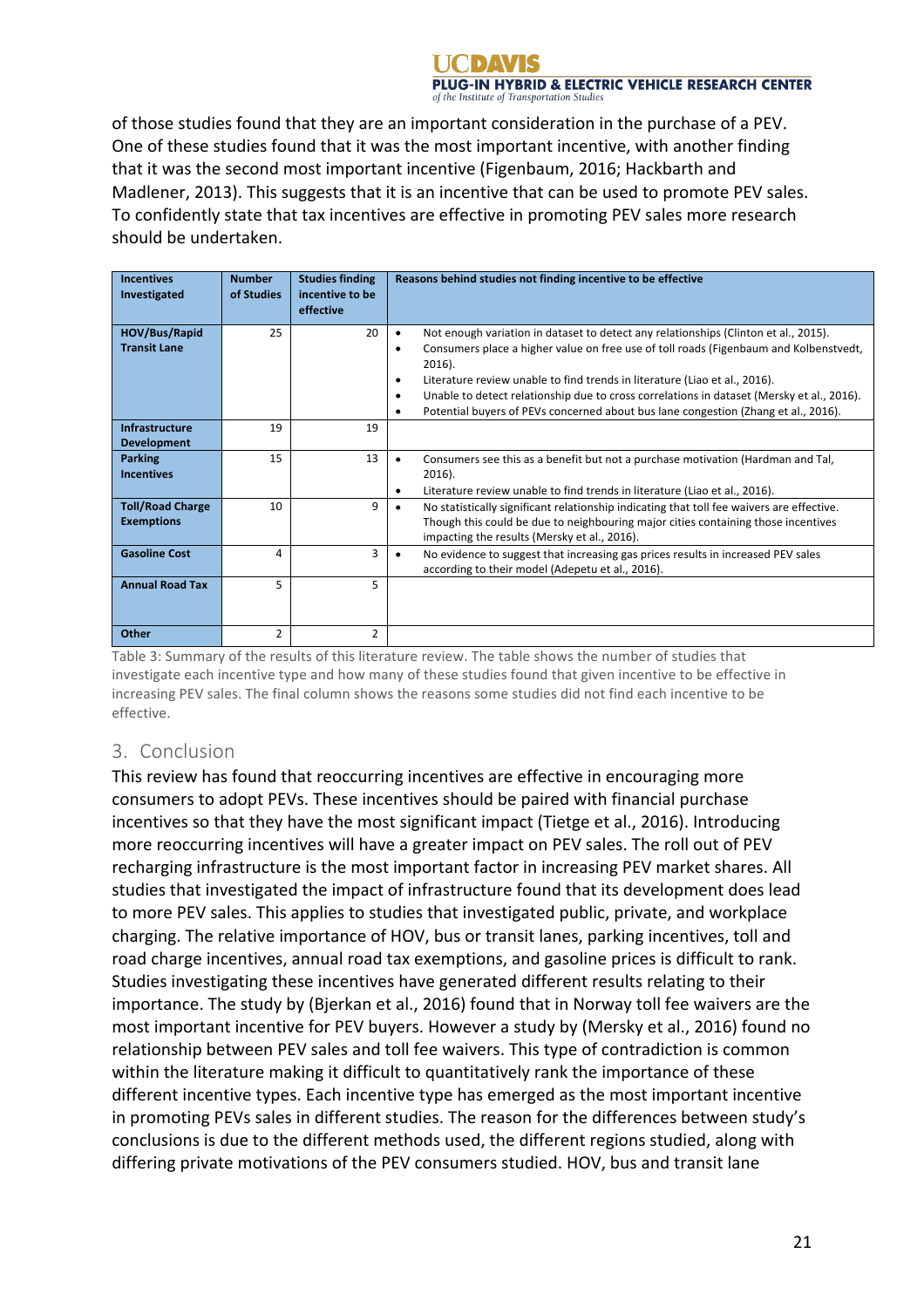access for PEVs is the most widely investigated incentive within the literature. Most studies found that HOV, bus and transit lane access for PEVs is effective. This is reliant upon consumers living near to or using these lanes. If consumers do not live near the lanes nor use them this incentive will not be effective. If they do live near to the lanes and use them this incentive can be influential in promoting PEV market growth. Parking incentives were found to be effective by most studies that analysed their impact. Parking incentives lead to consumers being more willing to adopt a BEV, but only in areas where this incentive is available. This incentive is most commonly applied in urban areas where parking is in high demand and costly. Toll and road charge exemptions have been investigated less than HOV lanes or parking incentives have. The literature finds that toll and road charge incentives are effective only in regions where these incentives are in place. Annual road tax exemptions have received the least amount of attention by academics. These incentives have been found to be effective in increasing sales of PEVs in locations where this incentive is applied.

Reoccurring incentives are not available ubiquitously to all consumers. This is due to their availability differing between regions. In some cases, the incentives are only available in a small number of urban areas. Therefore, they cannot be effective in encouraging all consumers to adopt PEVs, only consumers who have access to them. This is significantly different to how financial purchase incentives are applied, where the clear majority of consumers in each nation have access to the same incentives. Introducing reoccurring incentives that are available to all consumers will be more effective in promoting PEV sales. This is the case in Norway. Norway not only has the highest number of incentives but the incentives are available ubiquitously across the entire country. This has led to Norway having the highest PEV market share of any nation. Any incentive that increases the convenience and reduces the cost of owning a PEV in comparison to an ICEV will lead to more consumers adopting them. They should also be paired with policy measures that apply disincentives to ICEVs, such as gas tax (fuel duty). The most effective strategy will to be introduce as many incentives as possible so that as many different consumers are attracted to PEVs.

#### 3.1.Policy Recommendations

Policy makers should look to introduce as many reoccurring incentives as possible to promote PEV sales. This will result in the larger increase in PEV market share compared to a strategy that introduces a small number of reoccurring incentives. Incentives should be introduced nationwide so that as many consumers as possible have access to them. This is compared to the current situation where incentives are sometimes available only in isolated areas. This literature review only considers the effectiveness of reoccurring incentives that have been investigated by academics. It may be possible that policy makers are considering the introduction of incentives that have not been investigated. Overall any reoccurring incentive that increases the convenience and lowers the cost of owning a PEV in comparison to an ICEV will be effective in promoting their adoption. For the incentives to be effective consumers need to be made aware of them and should be educated so that they understand the benefits of owning a PEV.

HOV, bus and transit lanes will be most effective when introduced in regions with high traffic congestion. The introduction of these is clearly reliant upon the presence of multi lane road networks or the presence of bus lanes. The use of car pool or HOV lanes may be preferential to allowing PEVs to drive in bus lanes due to the potential for negative impacts on bus travel times. Though it is unlikely for this to occur during early market introductions of PEVs. Some regions have existing networks of HOV or carpool lanes, it is possible that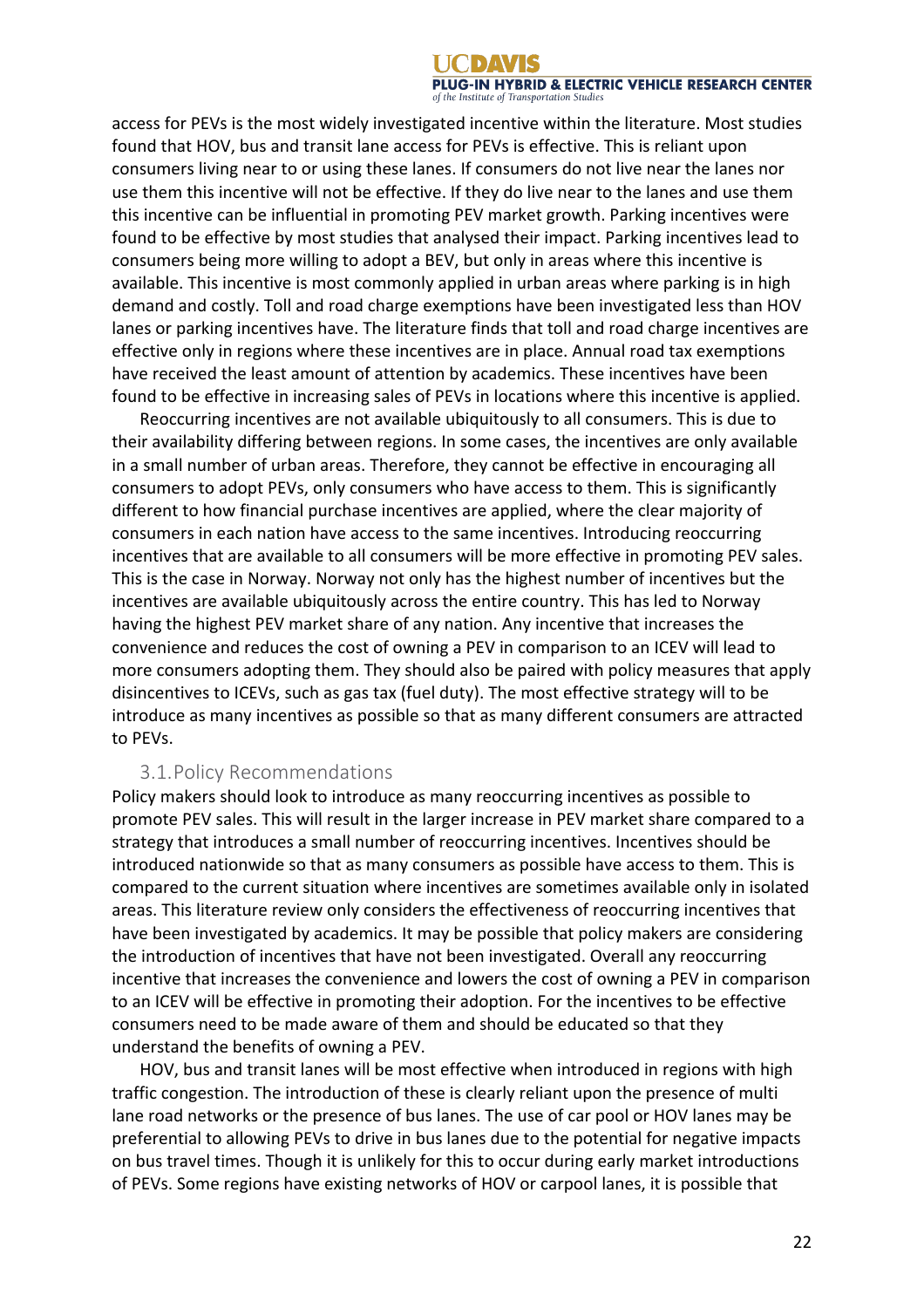rules dictating their access could be changed to allow PEVs to enter. Other regions have fewer HOV or car pool lanes and therefore these lanes would have to be introduced along with allowing PEVs to access them. This would be more challenging to implement but would be beneficial to PEVs. Some cities currently have zones where cars are unable to drive, with areas being restricted to certain vehicle types (e.g. delivery vehicles, taxis etc.) allowing PEVs access to these areas will have a similar impact on PEV sales as bus lane access has had. Bus lane access will only be a temporary measure that can be used to support the early market for PEVs. After PEVs have gained significant market shares bus lanes will become congested. Therefore, this incentive should be introduced with a phase out period in mind. This phase out could begin when PEVs have achieved a certain market share. A gradual phase out could be possible which gradually increases the number of vehicle occupants needed in a PEV for them to access the lanes. This has been used in Norway where BEVs were originally allowed to drive in bus lanes with 1 vehicle occupant, this has now changed to 2 vehicle occupants.

Currently most parking incentives are limited to heavily urbanised areas. Policy makers should continue to introduce incentives for parking in urban areas, but also introduce them in other areas. Parking incentives can also be introduced at transit stations, including bus and rail stations. They can be introduced at any locations where parking is costly or spaces are scarce (e.g. shopping malls). Incentives can include free or discounted parking rates or priority spaces for PEVs. Priority spaces can be spaces reserved only for PEVs and would usually be preferentially located. This could be close to the entrance of store, the entrance of a rail station, on the bottom floor of a multi-story car park, etc. Often parking spaces for PEVs also have charging stations located next to them to allow PEV drivers to recharge their vehicles whilst parked. Policy makers should consider the impact of reduced revenue because of PEVs being able to park for free. It is possible that this type of incentive will only be applicable in the early stage of PEV market introductions. When PEVs have a majority, market share the loss in revenue may have negative impacts. It is also possible to introduce parking surcharges for ICEVs as a method of encouraging consumers to adopt PEVs. This is being trailed in London where diesel ICEVs will pay 50% extra to park. This could allow free parking for PEVs to continue for longer due to surcharges supplementing the lost revenue from PEVs. Providing priority parking spaces for PEVs will not result in lost revenue and therefore may be a parking incentives with the most longevity.

Toll fee waivers can be introduced on any road infrastructure that have toll fees applied to them. Congestion charge zones are less widespread than tolls. Though they can be effective in reducing congestion and encouraging consumers to drive less polluting vehicles. Policy makers should consider introducing congestion charge zones in more locations to reduce congestion and increase PEV sales. This is something that is currently underway in the UK. The London congestion charge zone, which has operated since 2003, will be joined by 5 clean air zones across the UK, though it is currently not clear whether fees will apply to passenger vehicles or only commercial vehicles. Toll fee waivers for PEVs could result in lost revenue for road infrastructure and therefore policy makers should consider this impact before introducing such schemes. Congestion charge are new policy measures therefore exempting PEVs from congestion charge fees will not result in lost revenue as these areas represent a new source of revenue.

Exemptions or reductions from annual road taxes for PEVs will be effective in increasing their market shares. Exempting PEVs from these will be most effective when high  $CO<sub>2</sub>$ emitting ICEVs are heavily taxed meaning there is a significant economic benefit for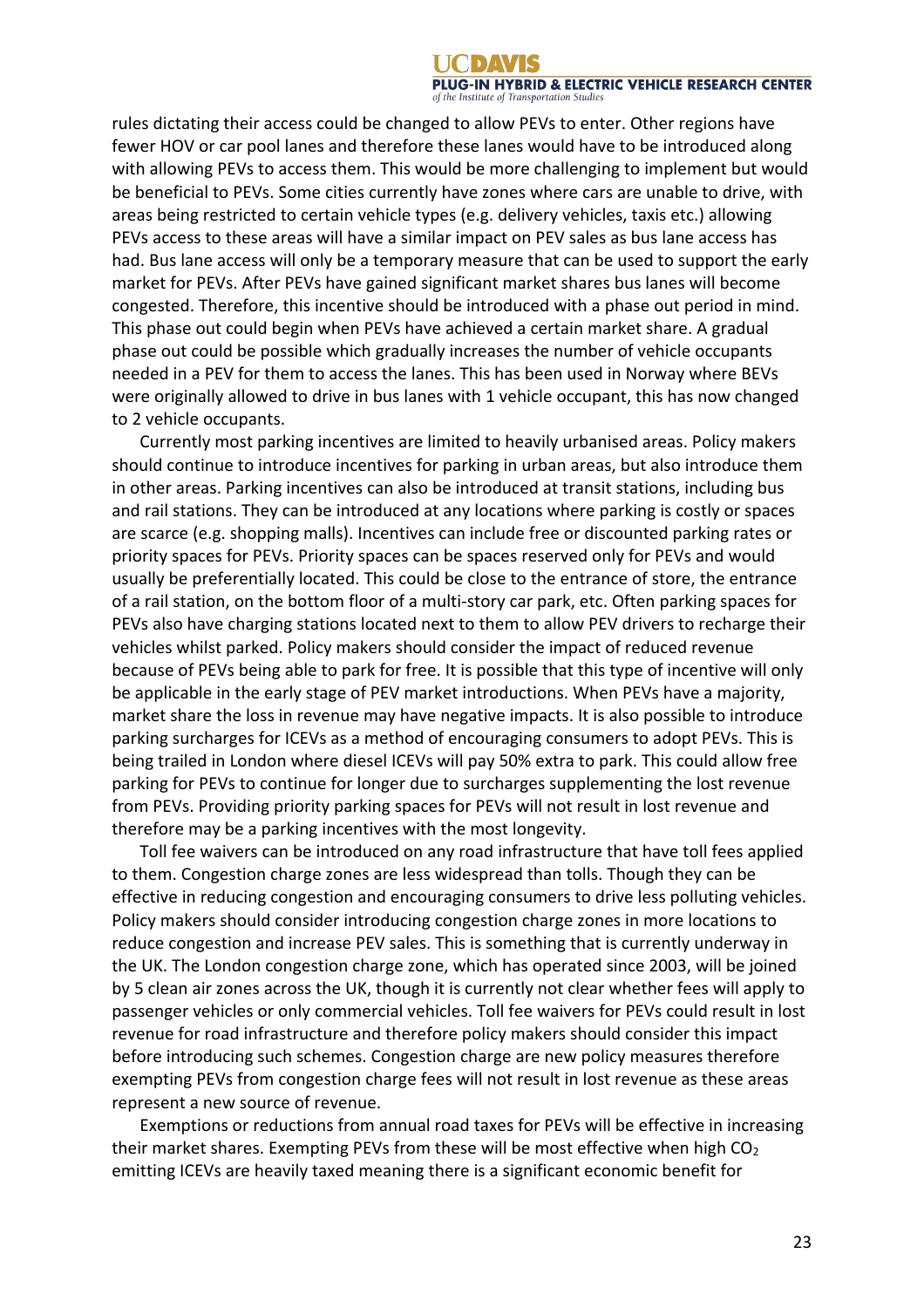consumers. As with toll fee waivers and free or discounted parking policy makers must consider the impact on revenue because of this. A scheme where PEVs are exempt from annual road tax until they gain a foothold in the market may be most effective. In this way PEVs would pay a low rate after they have gained a foothold in the market and this rate would incrementally increase over time. An alternative system could involve introducing a progressively increasing tax for ICEVs which can be used to subsidise the lost revenue from PEVs paying no road tax. This would be a bonus malus style system.

Fuel duty or gas tax is applied to vehicle fuel in many regions. For it to be effective in pushing consumers towards PEVs it should be progressive, meaning that over time the level of tax increases thus increasing the cost of fuel for consumers. This type of incentive has been effective in pushing consumers towards more efficiency ICEVs and PEVs. Policy makers should look to introduce this type of policy measure. This type of measure however can be politically unfavourable due to consumer outcry regarding the price of vehicle fuel.

For all these incentives policy makers, should distinguish between BEVs, PHEVs with high electric ranges, and PHEVs with low electric ranges (<30 miles). BEVs and PHEVs are the most beneficial in terms of energy consumption and emissions and therefore should receive the most incentives. PHEVs with low electric ranges (<30 miles) should receive lower incentives that also should be phased out sooner. This is because they achieve less electric vehicle miles travelled than BEVs and long range PHEVs. Furthermore, drivers of PHEVs with shorter ranges plug-in their vehicles less often thus exacerbating the issue. Some drivers of short range PHEVs have been found to never plug in their vehicles (Tal et al., 2014).

Policy makers need to consider impacts on revenue that would result from parking incentives, toll fee waivers and annual road tax waivers. If alternative sources of revenue cannot be found these incentives will need to be phased out once PEVs have gained a stable foothold in the market. It may be possible to account for loss in revenue by enforcing higher tolls, parking fees or annual road tax on ICEVs.

Policy makers in some nations and regions need to consider interactions between PEV incentives, public transport systems, walking, and cycling. This has been previously mentioned by (Ajanovic and Haas, 2016; Bakker and Jacob Trip, 2013). Some nations, for example the United Kingdom, many other European nations, and China have higher public transport, walking, and cycling rates. In the United Kingdom 12% of journeys are taken on public transport, in London this figure is 38%. 22% of journeys are done via walking in the UK and 24% in London. Cycling is less frequent, but not insignificant with 2% of Journeys in the UK and London being done via bicycle. For comparison in the United States only 5% of journeys are on public transit, 5% by walking, and 1% by cycling. In regions with high modal shares for public transportation, cycling, and walking policy makers need to consider interventions that do not encourage PEV use over public transport, walking or cycling. Policy makers should seek to make PEV use cheaper and more convenient than ICEV use but not public transit use, walking or cycling. In these cases, policy makers should seek to introduce incentives that make it more convince and cheaper to access transit locations. This could be achieved by having parking and charging incentives at public transport hubs.

#### 3.2.Future Research

All studies that investigate the importance of infrastructure for PEVs consider PEV with ranges of around 100 miles. There are now several PEVs on the market with ranges of more than 200 miles with more than 15 models expected before 2020. Consumers who purchase these BEVs may have different perceptions relating to the importance of infrastructure due to the differing ranges of their vehicles. They may also use their vehicles differently and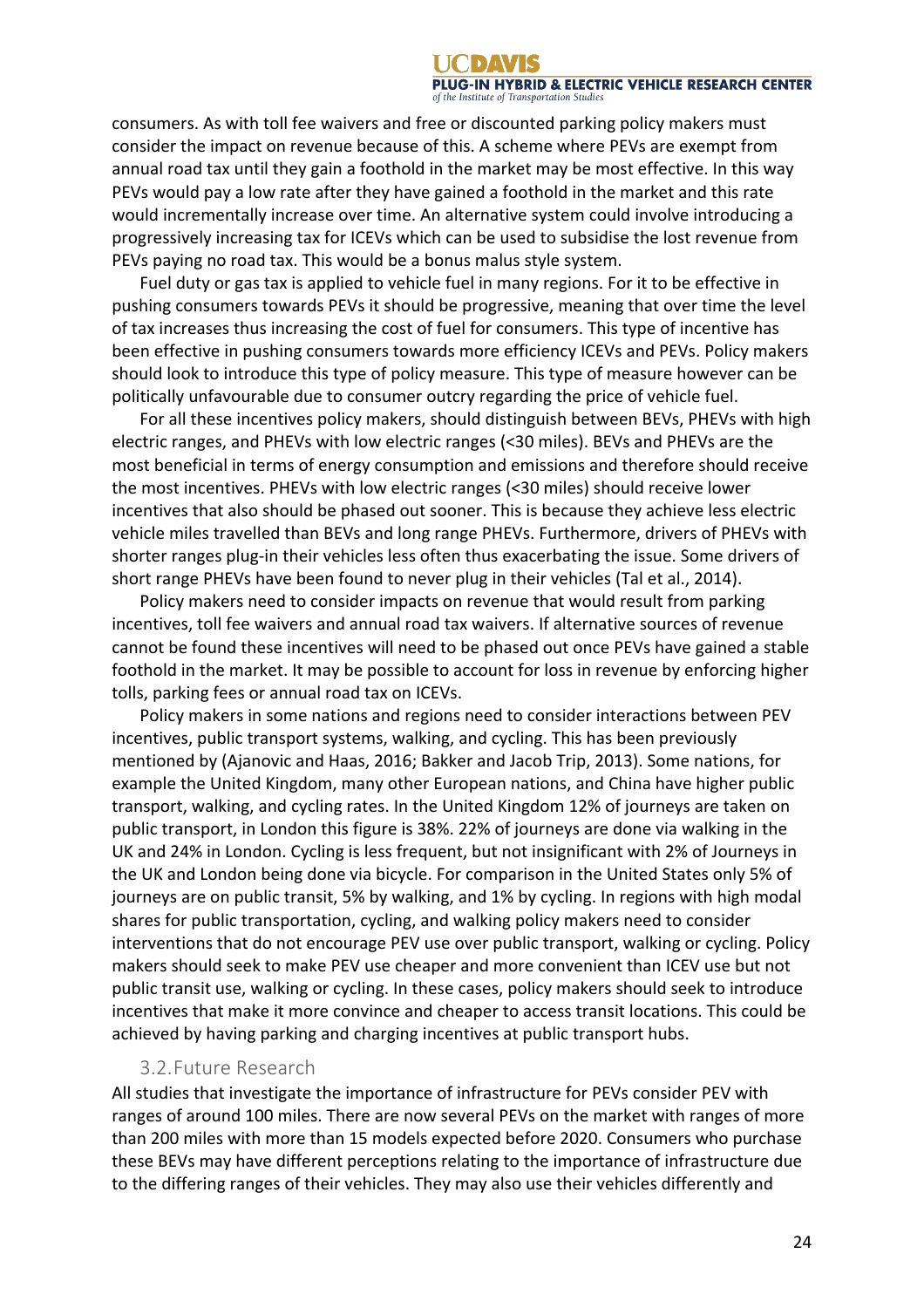have different charging behaviours. Future studies should investigate the importance of recharging infrastructure for adopters of PEVs with around 200 miles of range. Some reoccurring incentives have received less attention in the literature. Research into the impact of congestion charge zones for example is limited. The studies that did investigate them found them to be influential in shifting vehicle use from ICEVs to PEVs or less polluting vehicles. More research is needed to properly understand their effectiveness. More research is also needed to understand the effectiveness of annual road tax reductions or exemptions for PEVs.

A recent proposal by the Department for Agriculture and Rural Affairs and the Department for Transport (Department for Environment and Rural Affairs and Department for Transport, 2016) in the UK includes some incentives that have not been considered in the literature to date. One incentive would allow PEVs to move off from traffic lights before ICEVs. Another would allow PEVs to drive both ways down streets that are currently 1-way streets. These incentives do appear that they will increase the convenience of owing a PEV and therefore should be effective measures, though empirical research should be undertaken to ensure that this is the case. Some incentives, for example toll exemptions, will not be able to last indefinitely due to impacts of revenue. The removal of incentives too early in the market introduction of PEVs will have a negative impact on the market. PEVs should be able to gain a stable foothold on the market prior to incentive removal. Innovation theory suggests that new product market growth can be self-sustaining when they achieve around a 20% market share. Will this be the case for PEVs and at this point the market will no longer be reliant upon incentives? This question has significant implications and needs to be greater understood.

#### 4. Acknowledgements

The authors would like to thank ClimateWorks Foundation for providing the funding that made this research possible.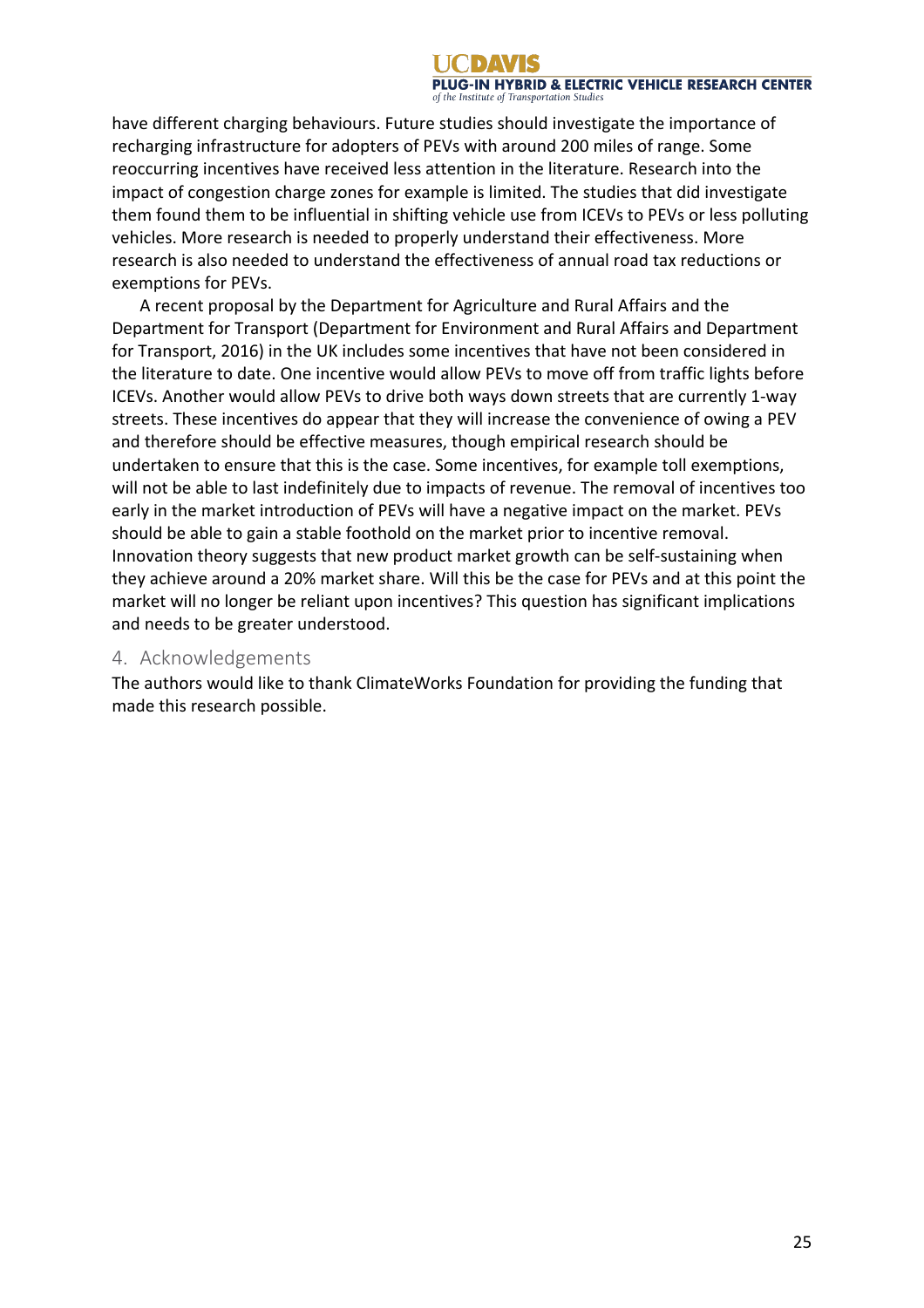5. References 

- Aasness, M.A., Odeck, J., 2015. The increase of electric vehicle usage in Norway incentives and adverse effects. Eur. Transp. Res. Rev. 7. doi:10.1007/s12544-015-0182-4
- Adepetu, A., Keshav, S., Arya, V., 2016. An agent-based electric vehicle ecosystem model: San Francisco case study. Transp. Policy 46, 109-122. doi:10.1016/j.tranpol.2015.11.012
- Ajanovic, A., Haas, R., 2016. Dissemination of electric vehicles in urban areas: Major factors for success. Energy 115, 1451–1458. doi:10.1016/j.energy.2016.05.040
- Bakker, S., 2010. The car industry and the blow-out of the hydrogen hype. Energy Policy 38, 6540–6544. doi:10.1016/j.enpol.2010.07.019
- Bakker, S., Jacob Trip, J., 2013. Policy options to support the adoption of electric vehicles in the urban environment. Transp. Res. Part D Transp. Environ. 25, 18–23. doi:10.1016/j.trd.2013.07.005
- Bjerkan, K.Y., Nørbech, T.E., Nordtømme, M.E., 2016. Incentives for promoting Battery Electric Vehicle (BEV) adoption in Norway. Transp. Res. Part D Transp. Environ. 43, 169-180. doi:10.1016/j.trd.2015.12.002
- Bonges, H.A., Lusk, A.C., 2016. Addressing electric vehicle (EV) sales and range anxiety through parking layout, policy and regulation. Transp. Res. Part A Policy Pract. 83, 63-73. doi:10.1016/j.tra.2015.09.011
- Caltrans, 2017. High Occupancy Vehicle Systems [WWW Document]. URL http://www.dot.ca.gov/trafficops/tm/hov.html
- Caperello, N., Tyreehageman, J., Davies, J., 2015. I am not an environmental wacko! Getting from early plug-in vehicle owners to potential later buyers. Transp. Res. Board 2015 Annu. Meet.
- Carley, S., Krause, R.M., Lane, B.W., Graham, J.D., 2013. Intent to purchase a plug-in electric vehicle: A survey of early impressions in large US cites. Transp. Res. Part D Transp. Environ. 18, 39–45. doi:10.1016/j.trd.2012.09.007
- Chorus, C.G., Koetse, M.J., Hoen, A., 2013. Consumer preferences for alternative fuel vehicles: Comparing a utility maximization and a regret minimization model. Energy Policy 61, 901-908. doi:10.1016/j.enpol.2013.06.064
- Clinton, B., Brown, A., Davidson, C., Steinberg, D., 2015. Impact of Direct Financial Incentives in the Emerging Battery Electric Vehicle Market: A Preliminary Analysis.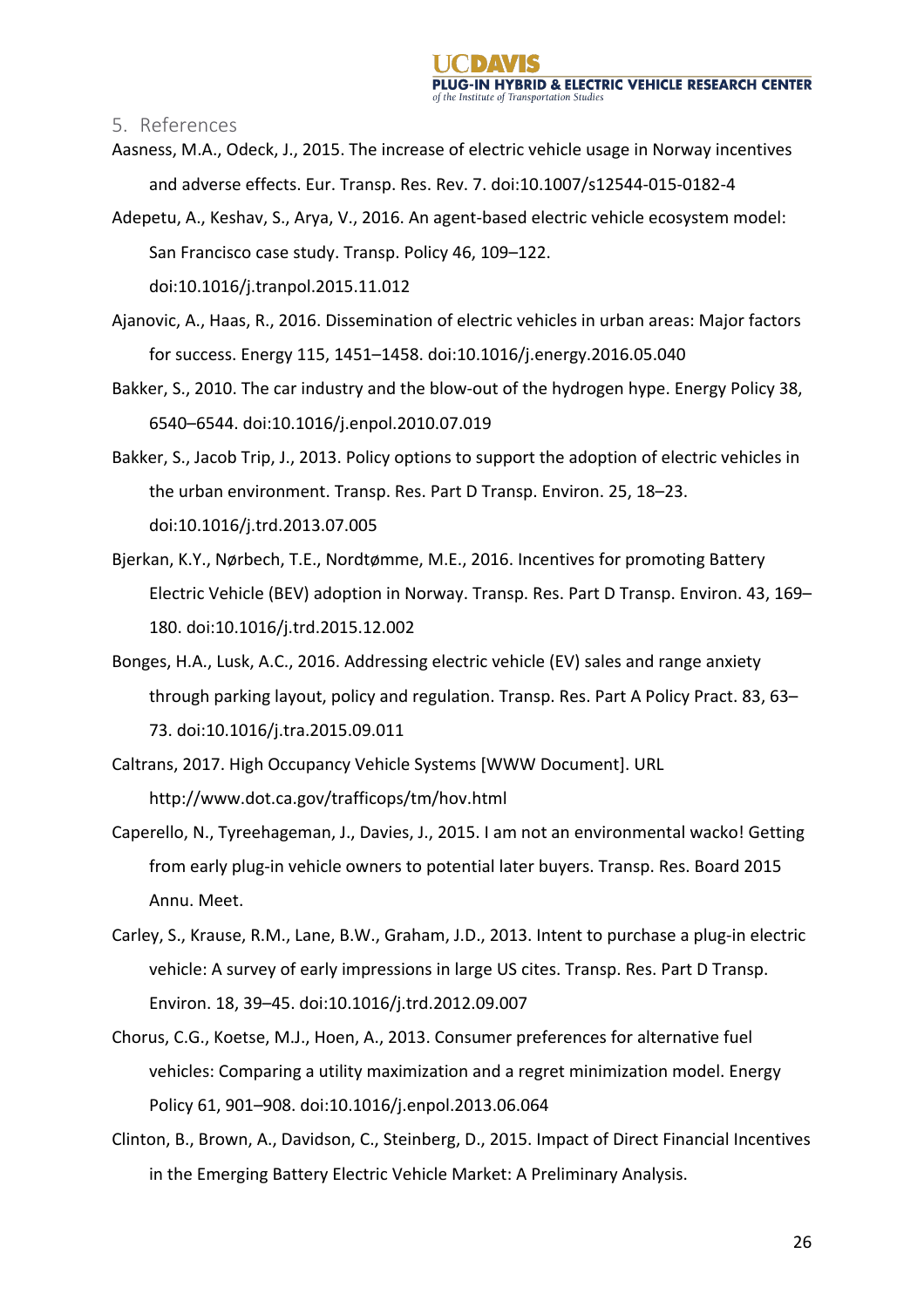- Department for Environment and Rural Affairs, Department for Transport, 2016. Draft Clean Air Zone Framework.
- Diamond, D., 2009. The impact of government incentives for hybrid-electric vehicles: Evidence from US states. Energy Policy 37, 972–983. doi:10.1016/j.enpol.2008.09.094
- Egbue, O., Long, S., 2012. Barriers to widespread adoption of electric vehicles: An analysis of consumer attitudes and perceptions. Energy Policy 48, 717-729. doi:10.1016/j.enpol.2012.06.009
- Figenbaum, E., 2016. Perspectives on Norway's supercharged electric vehicle policy. Environ. Innov. Soc. Transitions. doi:http://dx.doi.org/10.1016/j.eist.2016.11.002
- Figenbaum, E., Kolbenstvedt, M., 2016. Learning from Norwegian Battery Electric and Plugin Hybrid Vehicle Users.
- Hackbarth, A., Madlener, R., 2013. Consumer preferences for alternative fuel vehicles: A discrete choice analysis. Transp. Res. Part D Transp. Environ. 25, 5-17. doi:10.1016/j.trd.2013.07.002
- Hardman, S., 2016. Consumer Adoption of Fuel Cell Vehicles: Lessons from Historical Innovations and Early Adopters of Battery Electric Vehicles. University of Birmingham.
- Hardman, S., Chandan, A., Tal, G., Turrentine, T., 2017. The Effectiveness of Financial Purchase Incentives for Battery Electric Vehicles - A Review of the Evidence (Article Under Review). Renew. Sustain. Energy Rev.
- Hardman, S., Tal, G., 2016. Exploring the decision to adopt a high-end battery electric vehicle: The role of financial and non-financial motivations. Transp. Res. Rec. J. Transp. Res. Board 16–1783.
- Hoen, A., Koetse, M.J., 2014. A choice experiment on alternative fuel vehicle preferences of private car owners in the Netherlands. Transp. Res. Part A Policy Pract. 61, 199-215. doi:10.1016/j.tra.2014.01.008
- Javid, R.J., Nejat, A., 2017. A comprehensive model of regional electric vehicle adoption and penetration. Transp. Policy 54, 30-42. doi:10.1016/j.tranpol.2016.11.003
- Krause, R.M., Carley, S.R., Lane, B.W., Graham, J.D., 2013. Perception and reality: Public knowledge of plug-in electric vehicles in 21 U.S. cities. Energy Policy 63, 433-440. doi:10.1016/j.enpol.2013.09.018
- Liao, F., Molin, E., van Wee, B., 2016. Consumer preferences for electric vehicles: a literature review. Transp. Rev. 1647, 1–24. doi:10.1080/01441647.2016.1230794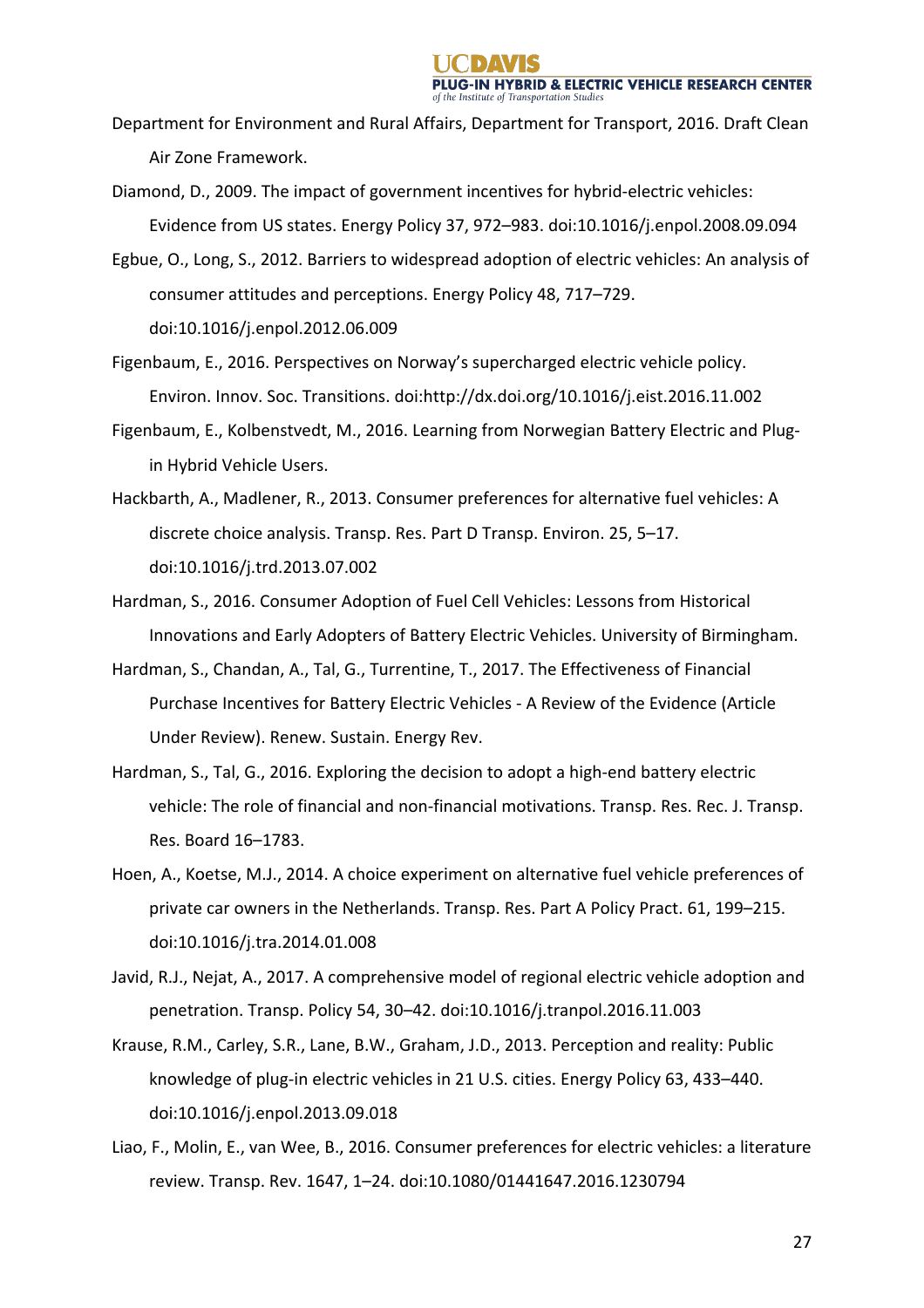- Lieven, T., 2015. Policy measures to promote electric mobility A global perspective. Transp. Res. Part A Policy Pract. 82, 78–93. doi:10.1016/j.tra.2015.09.008
- Lutsey, N., Slowik, P., Jin, L., 2016. Sustaining Electric Vehicle Market Growth in U.S. Cities.
- Mersky, A.C., Sprei, F., Samaras, C., Qian, Z. (Sean), 2016. Effectiveness of incentives on electric vehicle adoption in Norway. Transp. Res. Part D Transp. Environ. 46, 56–68. doi:10.1016/j.trd.2016.03.011
- Nicholas, M.A., Tal, G., Turrentine, T.S., 2016. Advanced Plug-in Electric Vehicle Travel and Charging Behavior Interim Report Advanced Plug in Electric Vehicle Travel and Charging Behavior Interim Report. Inst. Transp. Stud.
- Nicholas, M. a, Tal, G., 2013. Charging for Charging : The Paradox of Free Charging and Its Detrimental Effect on the Use of Electric Vehicles.
- Ozaki, R., Sevastyanova, K., 2011. Going hybrid: An analysis of consumer purchase motivations. Energy Policy 39, 2217–2227. doi:10.1016/j.enpol.2010.04.024
- Percoco, M., 2014. The effect of road pricing on traffic composition: Evidence from a natural experiment in Milan, Italy. Transp. Policy 31, 55-60. doi:10.1016/j.tranpol.2013.12.001
- Plötz, P., Gnann, T., Sprei, F., 2016. Can policy measures foster plug-in electric vehicle market diffusion ? EVS29.
- Sangkapichai, M., Saphores, J.-D., 2009. Why are Californians interested in hybrid cars? J. Environ. Plan. Manag. 52, 79-96. doi:10.1080/09640560802504670
- Shewmake, S., Jarvis, L., 2014. Hybrid cars and HOV lanes. Transp. Res. Part A Policy Pract. 67, 304–319. doi:10.1016/j.tra.2014.07.004
- Tal, G., Nicholas, M.A., 2014. Exploring the Impact of High Occupancy Vehicle (HOV) Lane Access on Plug-in Vehicle Sales and Usage in California.
- Tal, G., Nicholas, M.A., Davies, J., Woodjack, J., 2014. Charging Behavior Impacts of Electric Vehicle Miles Traveled- Who Is Not Plugging in? J. Transp. Res. Board 10.3141/24.
- Tal, G., Nicholas, M.A., Turrentine, T.S., Turrentine, T., 2017. First Look at the Plug-in Vehicle Secondary Market. Inst. Transp. Stud.
- Tal, G., Xing, Y., 2017. MODELING THE CHOICE OF PLUG-IN ELECTRIC VEHICLES IN CALIFORNIA: A NESTED LOGIT APPROACH, in: Transportation Research Board 2017 Annual Meeting.
- Tietge, U., Mock, P., Lutsey, N., Campertrini, A., 2016. Comparison of Leading Electric Vehicle Policy and Deployment in Europe.